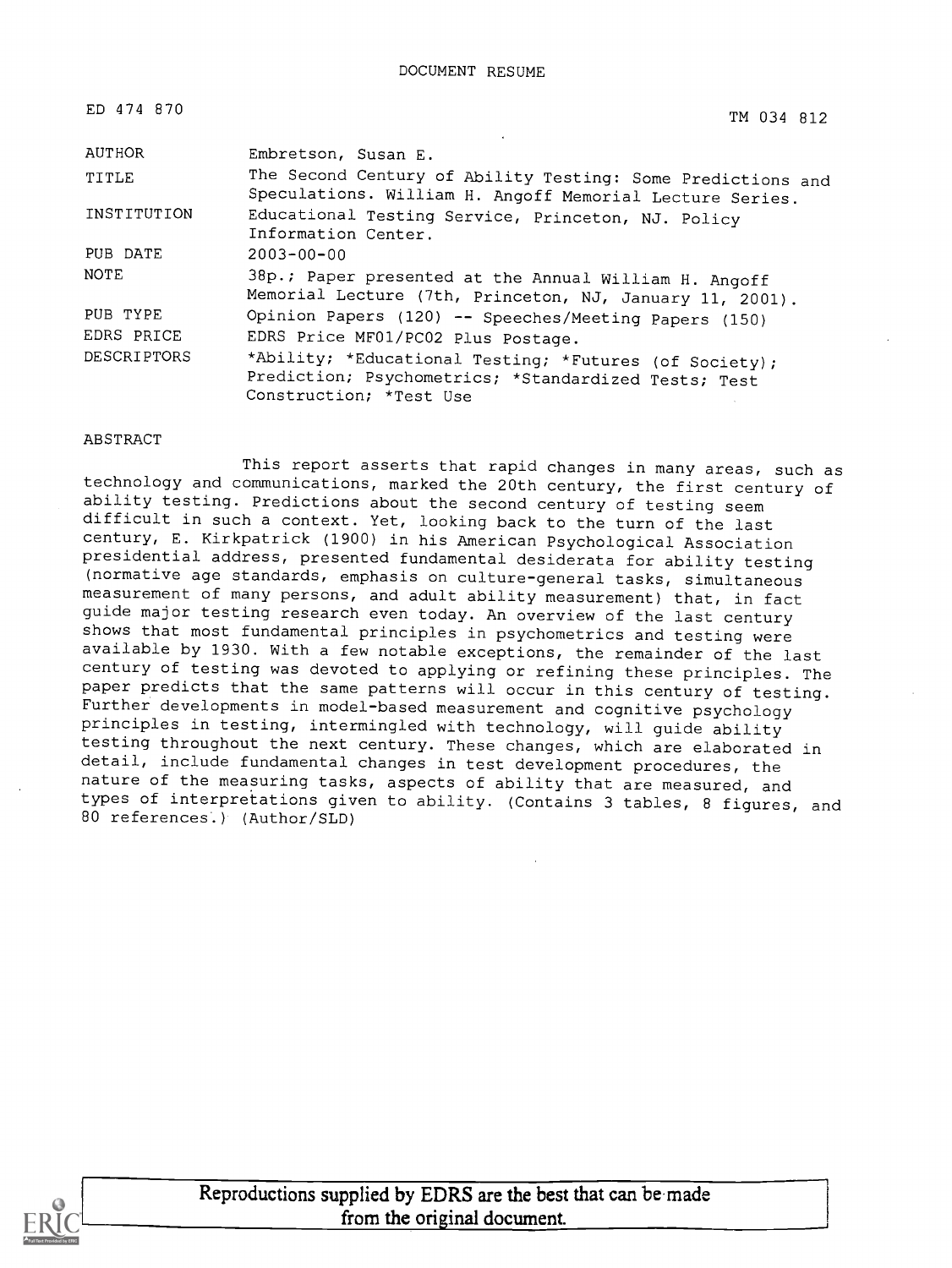THE SECOND  $\overline{\text{PVD}}$ MI Mt A MK SOME **ATIANIC** 2 E D 17 AND SPECULATIONS



DISSEMINATE THIS MATERIAL HAS BEEN GRANTED BY R. Colei TO THE EDUCATIONAL RESOURCES

INFORMATION CENTER (ERIC)

 $\mathbf{I}$ 

PERMISSION TO REPRODUCE AND

U.S. DEPARTMENT OF EDUCATION<br>Office of Educational Research and Improvement EDUCATIONAL RESOURCES INFORMATION

CENTER (ERIC)<br>This document has been reproduced as received from the person or organization

Points of view or opinions stated in this document do not necessarily represent

0 Minor changes have been made to improve reproduction quality

official OERI position cr policy

originating it

ED 474 870

Research and evelopment blicy Information

enter

Educational **Testing Service** 

Susan E. Embretson

BY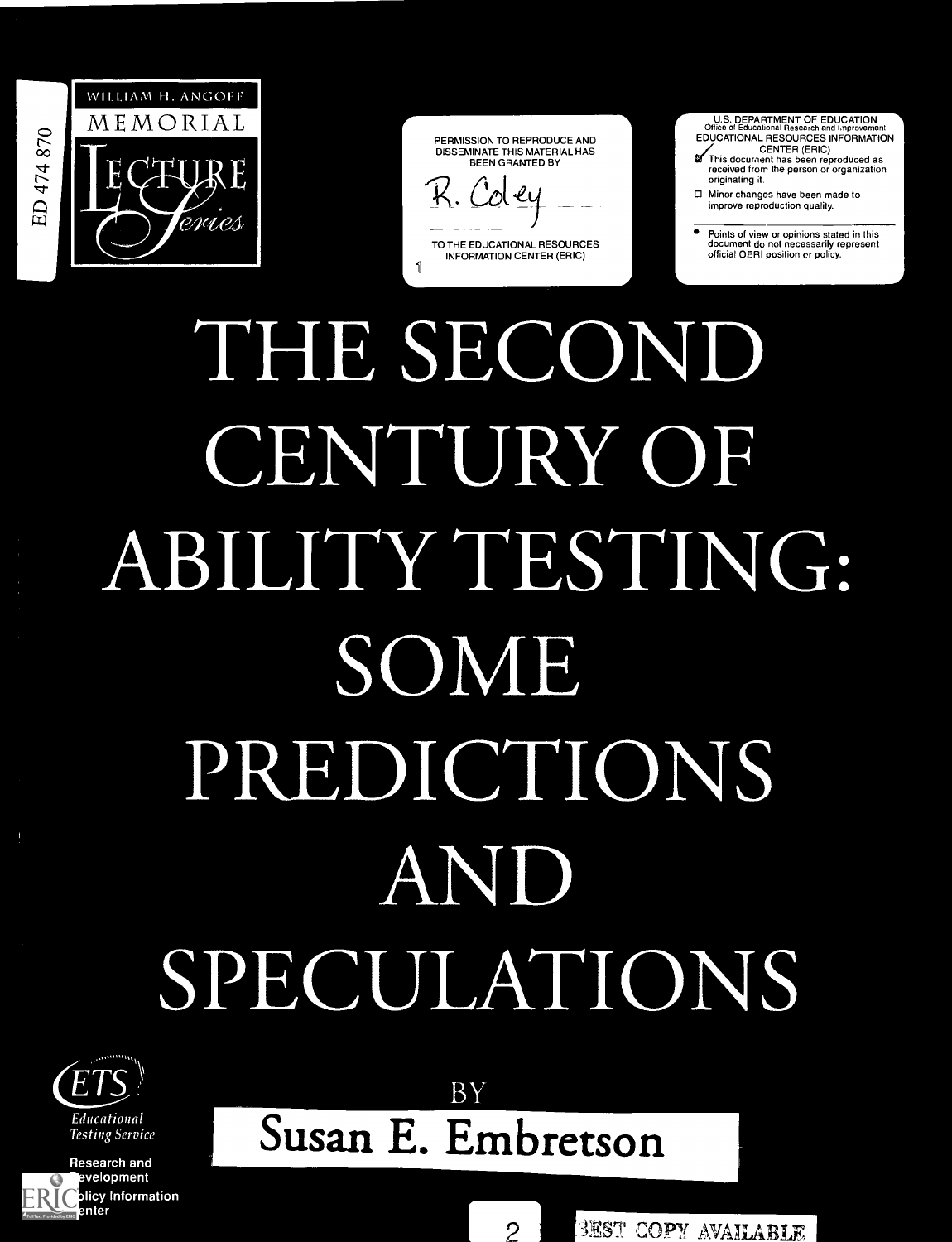William H. Angoff 1919 - 1993



William H. Angoff was a distinguished research scientist at ETS for more than forty years. During that time, he made many major contributions to educational measurement and authored some of the classic publications on psychometrics, including the definitive text "Scales, Norms, and Equivalent Scores," which appeared in Robert L. Thorndike's Educational Measurement. Dr. Angoff was noted not only for his commitment to the highest technical standards but also for his rare ability to make complex issues widely accessible.

The Memorial Lecture Series established in his name in 1994

Copyright © 2003 by Educational Testing Service. All rights reserved. Educational Testing Service is an Affirmative Action/ Equal Opportunity Employer. Educational Testing Service, ETS, and the ETS logos are registered trademarks of Educational Testing Service.

honors Dr. Angoffs legacy by encouraging and supporting the discussion of public interest issues related to educational measurement. The annual lectures are jointly sponsored by ETS and an endowment fund that was established in Dr. Angoffs memory.

The William H. Angoff Lecture Series reports are published by the Policy Information Center, which was established by the ETS Board of Trustees in 1987 and charged with serving as an influential and balanced voice in American education.



 $\mathcal{S}$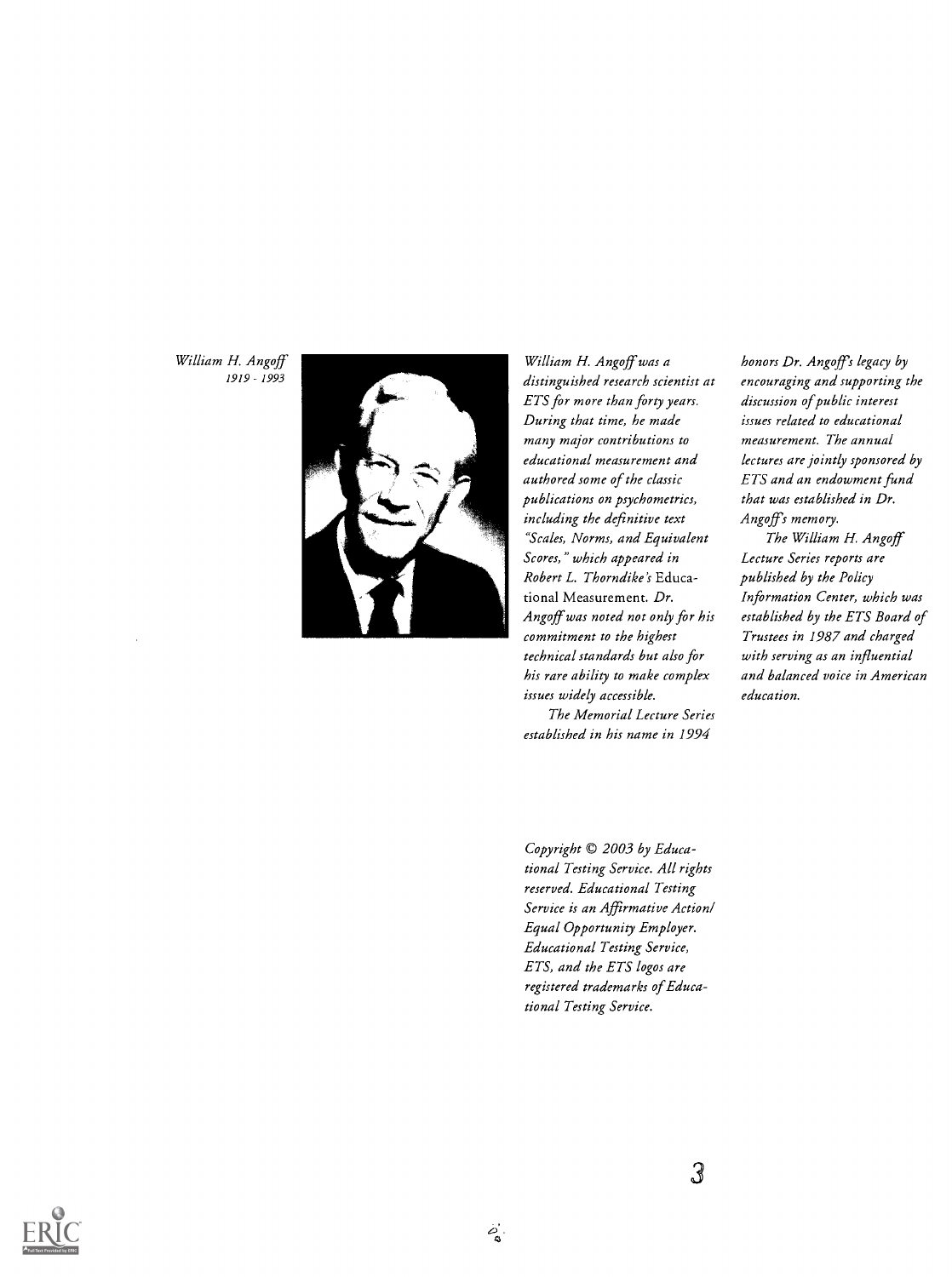## THE SECOND CENTURY OF ABILITY TESTING:

SOME PREDICTIONS AND SPECULATIONS



The seventh annual William H. Angoff Memorial Lecture was presented at Educational Testing Service, Princeton, New Jersey, on January 11, 2001.

Susan E. Embretson University of Kansas Department of Psychology

Educational Testing Service Policy Information Center Princeton, NJ 08541-0001

 $\mathcal{L}_1$ 

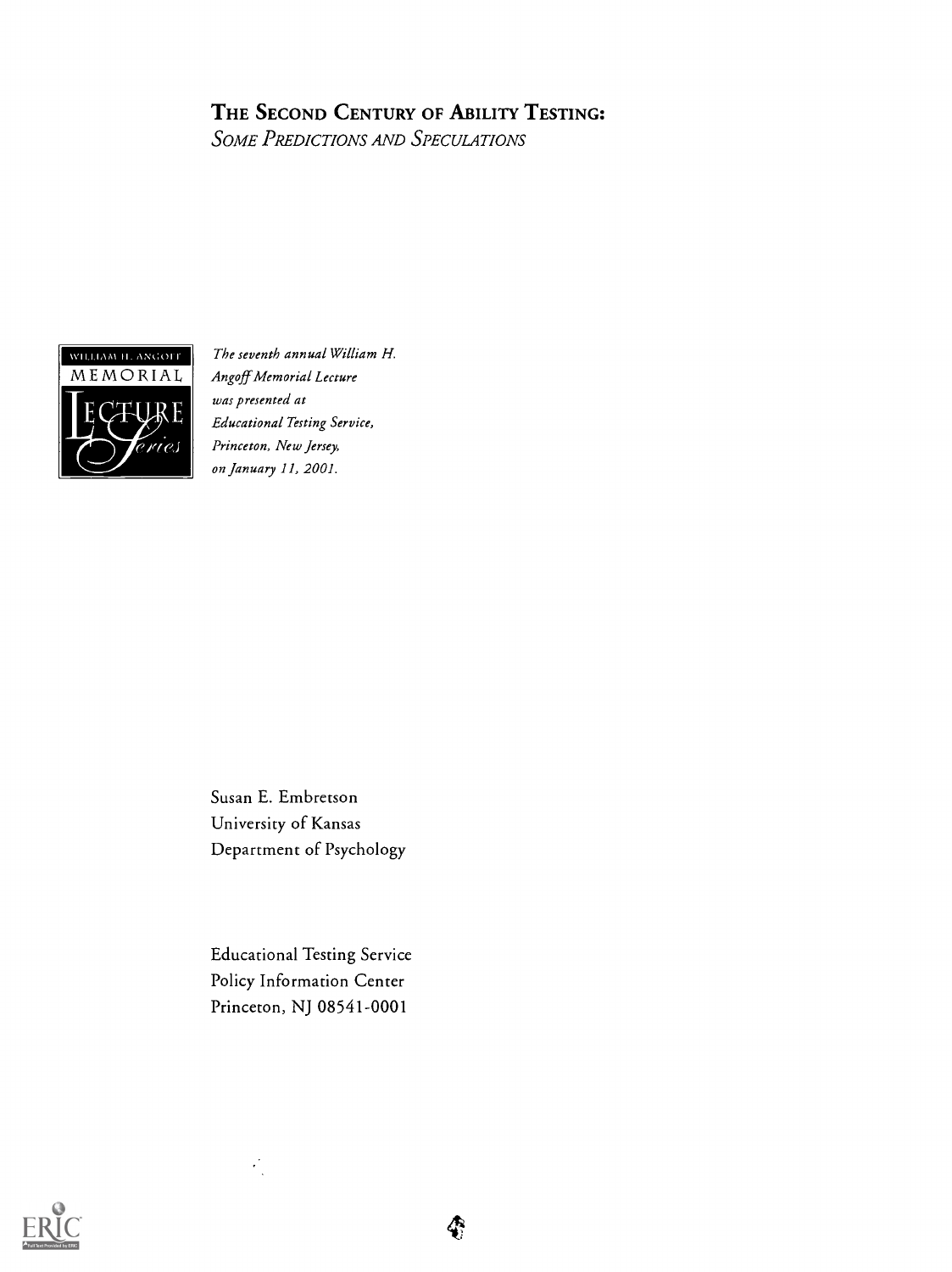# PREFACE

The ETS Policy Information Center is pleased to publish the seventh annual William H. Angoff Memorial Lecture, given at ETS on January 11, 2001, by Dr. Susan Embretson of the University of Kansas.

The William H. Angoff Memorial Lecture Series was established in 1994 to honor the life and work of Bill Angoff, who died in January 1993. For more than 50 years, Bill made major contributions to educational and psychological measurement and was deservedly recognized by the major societies in the field. In line with Bill's interests, this lecture series is devoted to relatively nontechnical discussions of important public interest issues related to educational measurement.

Dr. Embretson reviews the major developments in test theory, concepts, and methods that occurred during the 20<sup>th</sup> century—the first century of ability testing—and makes some predictions about developments that are likely to occur in this new century of testing. She predicts that the integration of cognitive theory together with advances in psychometrics will bring major, exciting changes in test development procedures, task design, and the range of abilities that are assessed. The research foundations and technology that will support these advances are being developed now and are likely to continue at an accelerating pace as we move into the second century of ability testing.

I believe that this lecture offers readers, regardless of technical background, a comprehensive introduction to the issues that have surrounded testing in the past and those issues that will be of concern in the future.

> Drew Gitomer Senior Vice President ETS Research & Development January 2003

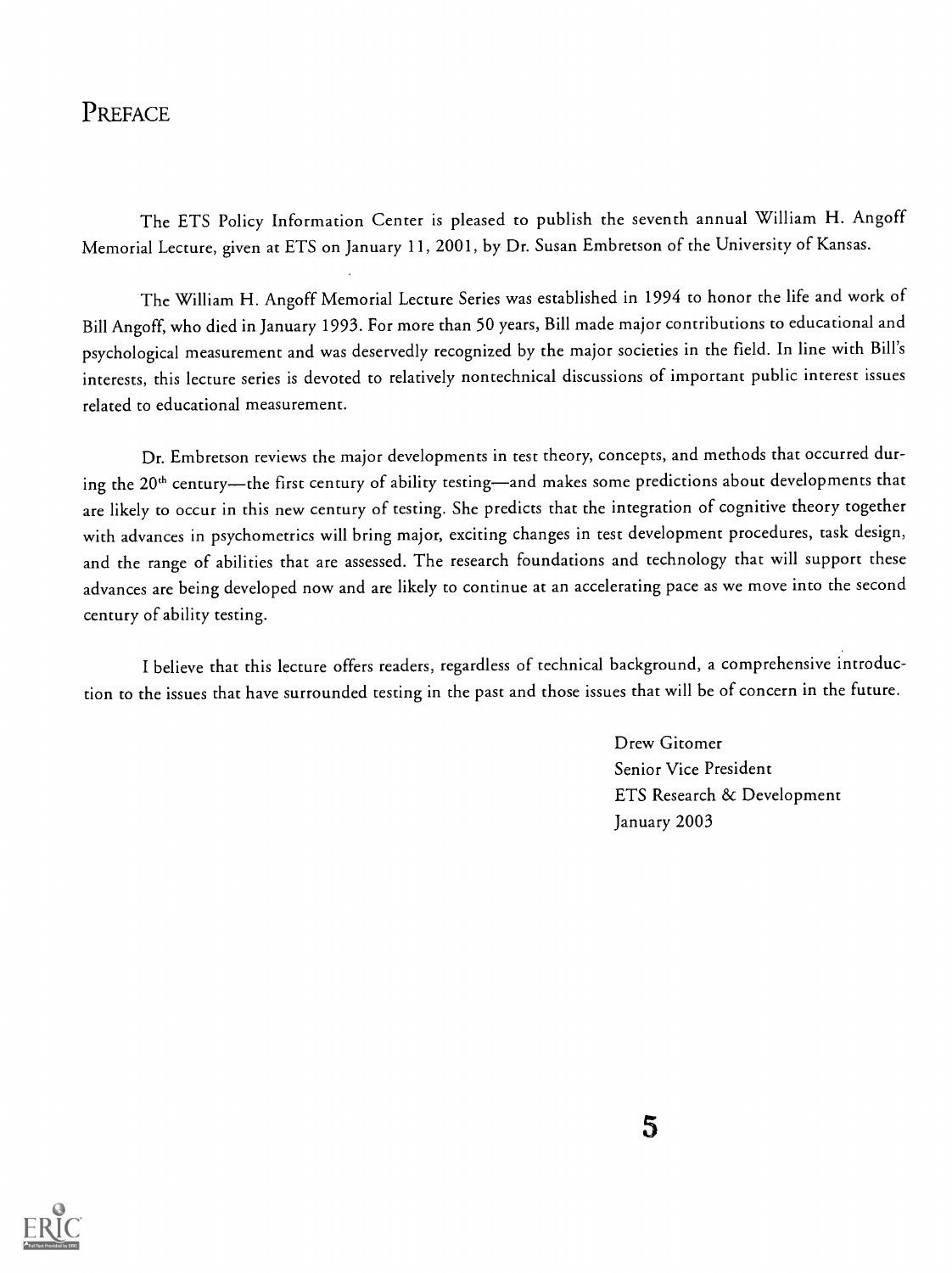# ABSTRACT

Dazzling changes in many areas, such as technology and communications, marked the 20th century-the first century of ability testing. Predictions about the second century of testing seem difficult in such a context. Yet, looking back to the turn of the last century, Kirkpatrick (1900) in his APA presidential address presented fundamental desiderata for ability testing (normative age standards, emphasis on culture-general tasks, simultaneous measurement of many persons, and adult ability measurement) that, in fact, guides major testing research even today. An overview of the last century shows that most fundamental principles in psychometrics and testing were available by 1930. With a few notable exceptions, the remainder of the last century of testing was devoted to applying or refining these principles. I predict that the same pattern will occur in this century of testing. Further developments in model-based measurement and cognitive psychology principles in testing, intermingled with technology, will guide ability testing throughout the next century. These changes, which I will elaborate in detail, include fundamental changes in test development procedures, the nature of the measuring tasks, aspects of ability that are measured, and types of interpretations given to ability.

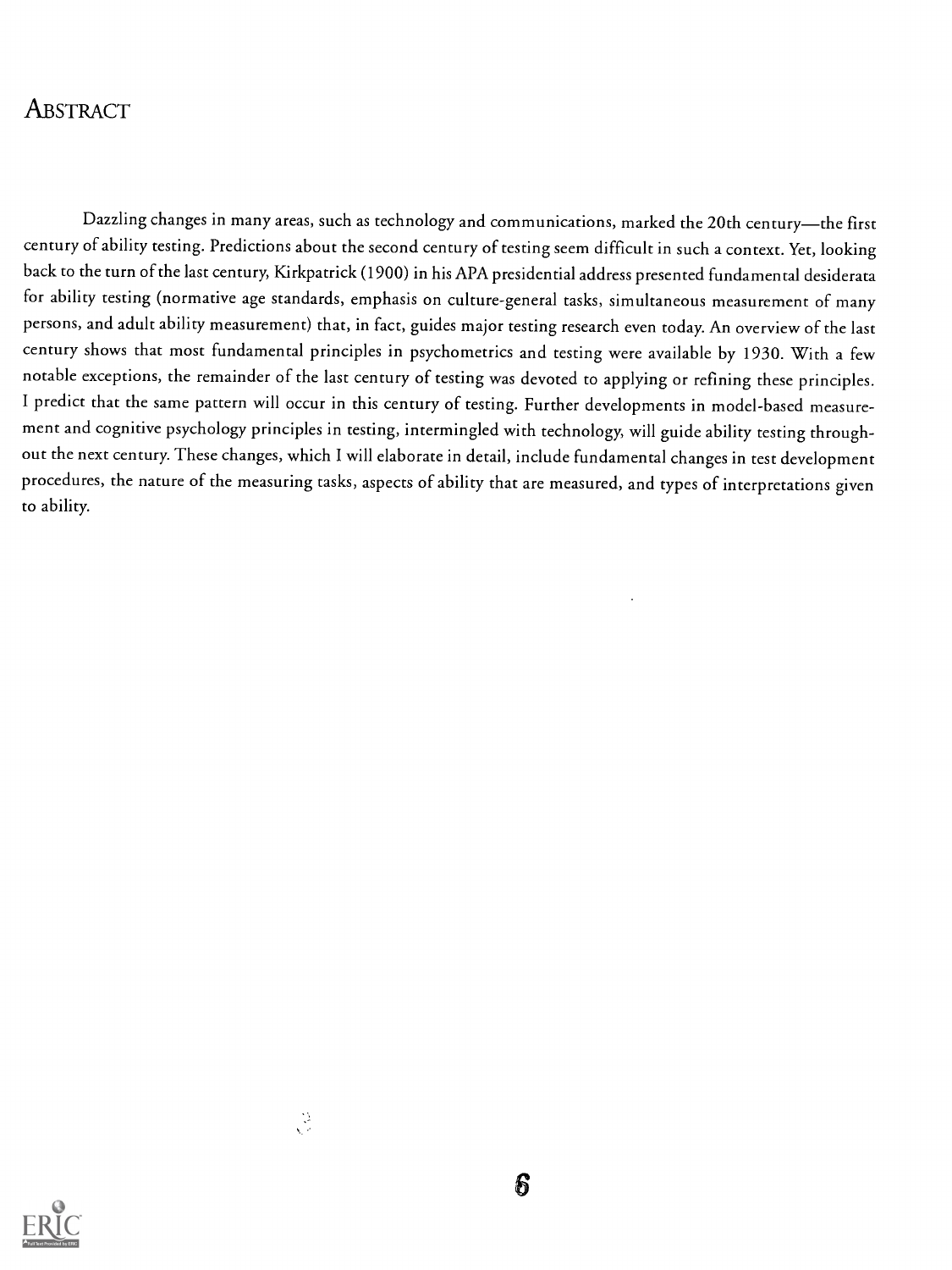# **INTRODUCTION**

y purpose in this report is to glance into the second century of ability testing. Developments in test theory, concepts, and methods that occurred at the beginning of the 20th century-the first century of ability testing-remain influential in current testing practices. For example, the elaboration of true and error sources of test score variance is axiomatic to classical test theory (e.g., Spearman, 1904b), which remains the basis of most ability tests. But the 20th century marked progressively more dazzling changes in many areas, including areas that are seemingly related to testing, such as technology and communications. Looking backward, it is difficult to imagine that scholars at the turn of the 19th century could foresee such cultural mainstays as the automobile, jet plane, and Internet would replace the horse-drawn carriage and

telegraph. Predictions about the second century of ability testing seem almost foolhardy in such a context.

Yet the future of ability testing may be less elusive if the past is examined intensively. That is, an examination of developments in ability testing that occurred during the 20th century may reveal trends that will continue in the future. In this report, I trace the foundations of ability testing from the turn of the 19th century to the end of the 20th century and present developments broadly, including construct development, testing issues, task design, test design, scoring models, psychometric methods, and evidence systems. Then I make predictions and speculations for the second century of ability testing, based on research in progress from the end of the 20th century.

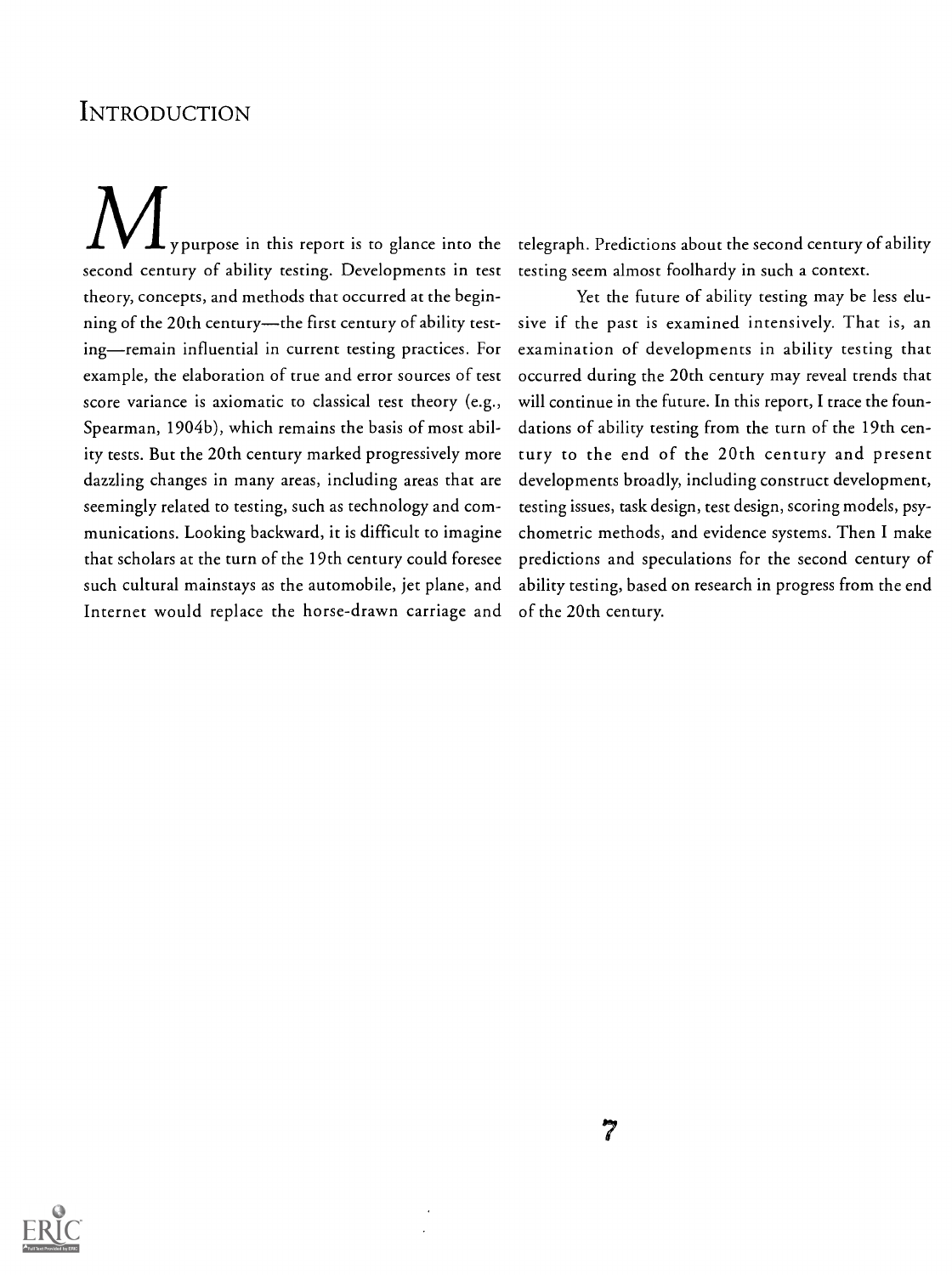# THE FIRST CENTURY OF ABILITY TESTING: A BRIEF REVIEW

 $\mathsf L_{\mathsf V}$  purpose in reviewing the first century of ability testing is to find major trends and patterns that may aid in predicting the second century of testing. This review is not intended to be comprehensive. Interested readers should consult Thorndike and Lohman's review of the first century of testing (Thorndike & Lohman, 1990) for further information.

### **PRECURSORS**

Although not considered as part of the origins of ability testing, Francis Galton's anthropometric laboratory had a major influence on testing concepts. This laboratory, which was based in the South Kensington Museum in London, was an exhibit at the 1884 International Exposition. In the laboratory, individuals could be measured on a variety of low-level cognitive functions, including simple reaction time and performance of sensation and perception tasks, as well as physical traits such as hearing, muscular strength, keenness of vision, and the like. Although such measures today would not be part of ability testing, Galton seemingly believed in their value to measure intelligence. According to Galton (1883, p. 27), "The only information that reaches us concerning outward events appears to pass through the avenue of our senses; and the more perceptive the senses are of difference, the larger is the field upon which our judgment and intelligence can act."

More important than Galton's tests were his contributions to psychometric methods. Galton applied the normal curve to understand individual differences in functioning, and he also developed a statistic, the covariance,

to represent relationships between measures. Pearson (1901) refined the covariance into a scale-free index of relatedness, the correlation, which is fundamental in test theory for establishing test reliability and validity. Perhaps most inspiring of Galton's contributions was the anthropometric laboratory itself; that is, the laboratory demonstrated that cognitive functioning could be measured objectively and evaluated systematically.

On the American front, James McKeen Cattell was an important figure in promoting the basic notion of ability testing. Cattell (1890) used the term "mental test" to characterize a series of tests that he was using to measure college students and others. Apparently inspired by Galton, Cattell also believed that intelligence could be measured from sensory and perceptual tasks. Like Galton, he collected objective and standardized measures of large samples.

Galton and Cattell's tests, however, are not usually regarded as the origins of contemporary intelligence testing. Interestingly, Galton's own statistical development, the covariance that was standardized by Pearson (1901), provided the necessary tool to falsify these tests as measures of intelligence.

## THE TURN OF THE CENTURY

A conceptualization that would foretell the future of ability testing was presented just prior to the 20th century. Kirkpatrick (1900) in his APA presidential address presented fundamental desiderata for ability testing. According to him, ability tests developed for children should have the following properties: 1) normative

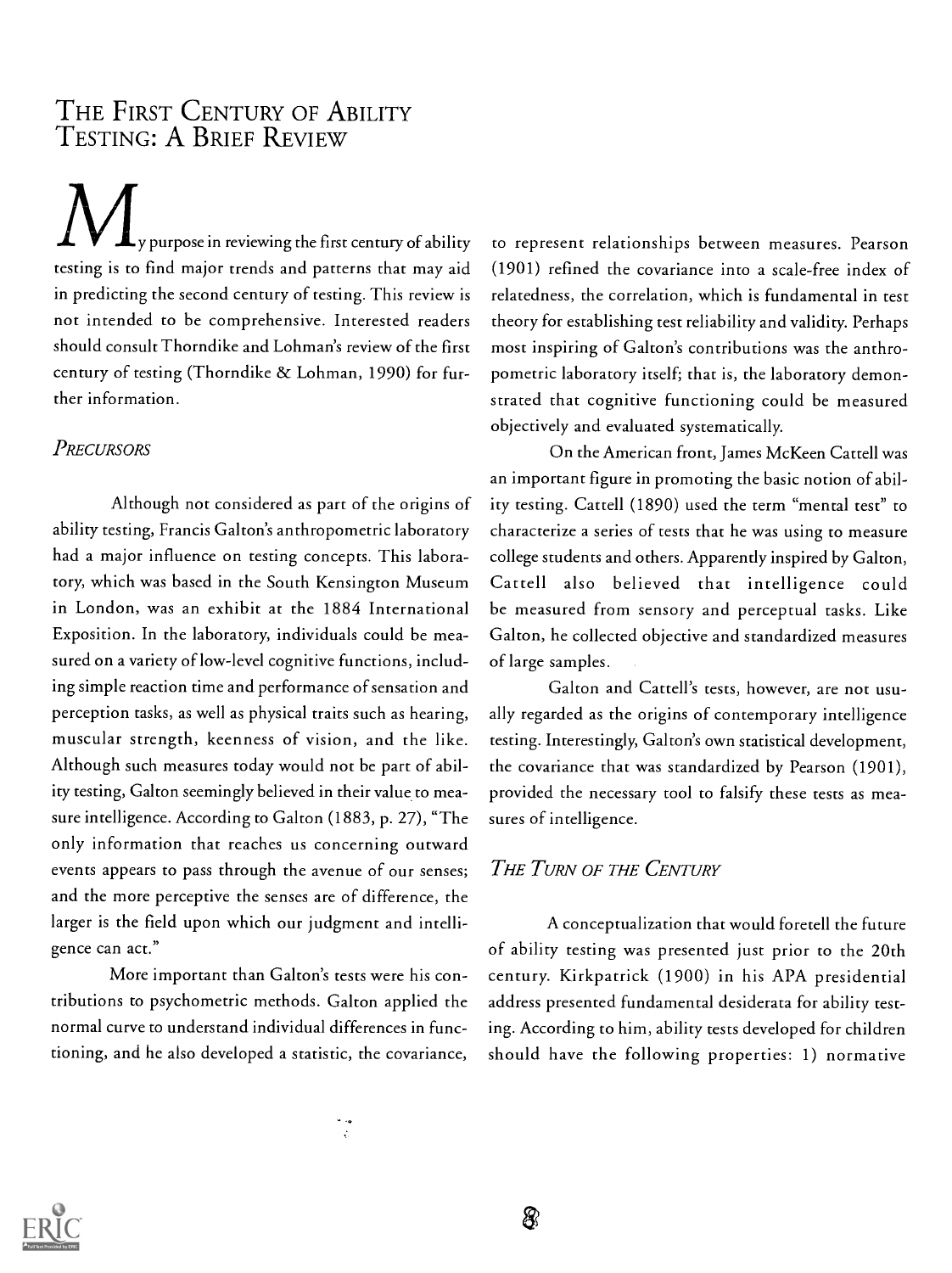standards should exist for each age group, 2) the abilities should be tested so as to have equal opportunities to develop in children, 3) the tests are administered to whole classes or schools at one time, and 4) the tests or procedures are also applicable to adults. Although his speech preceded the often cited origins of modern testing (i.e., Binet & Simon, 1908; Yerkes, 1921), Kirkpatrick's conceptualization of the desiderata for ability testing characterizes ability testing programs even today. That is, normative age standards for scores, emphasis on tasks with experiential generality, simultaneous measurement of many children, and extension of the tests to adult ability measurement are major aspects of contemporary ability testing.

But Kirkpatrick's vision was not fulfilled by the tests of Galton or Cattell. The Pearson correlation coefficient provided just the means for Wissler (1901) to examine the viability of low-level tests of cognitive functioning to measure intelligence. Wissler found that these tests had very low correlations with each other and with a major criterion of learning, school achievement. In fact, grades in gym were better predictors of academic performance than the tests of cognitive functioning.

## MAJOR DEVELOPMENTS

This section presents a selective review of the developments during the first century of testing. Several areas of development are covered: 1) individual intelligence tests, 2) group intelligence tests, 3) psychometric methods, and 4) concepts of intelligence and ability.

Individual intelligence tests. Alfred Binet is usually credited as the founder of modern intelligence testing, although the many significant precursors mentioned above also contributed to the foundations of testing. The single most important aspect of Binet's contribution is the use of higher-order cognitive tasks to measure intelligence. Specifically, tasks involving judgment, comprehension, and reasoning were the essence of the Binet-Simon scale (Binet & Simon, 1908; Binet, 1911) and Binet's global conceptualization of intelligence (Binet & Simon, 1905). The second most important aspect of Binet's contribution is the use of empirical criteria to select intelligence test items. Binet's two criteria were 1) task performance should increase with age and 2) task performance should be related to school achievement.

An interesting feature of Binet's system is that items and examinees are placed on a common scale. That is, both items and examinees are referenced to mental age. Tasks were scaled for mental age from empirical data on the performance of children at various ages. Examinees were scaled for mental age by their relative success in solving the age-calibrated tasks. Due to the age-calibrations of the tasks, examinees may be compared even if they do not receive the same items.

Binet (1911) believed that a diagnosis of retardation could be made by subtracting chronological age from mental age. Large negative values (e.g., 2 or more years) indicated retardation. Stern (1912/1914) refined the comparison by developing the IQ concept as a ratio (not a subtraction) of mental age to chronological age. The ratio IQ concept persisted in individual intelligence measurement until the mid 1960s. When the ratio IQ was replaced with normative scores, Binet's common scale measurement of items and examinees was de-emphasized. The common scale measurement of items and examinees, although conceptually interesting, was not easily integrated in the mainstream of psychometric methods, which consisted of classical test theory.

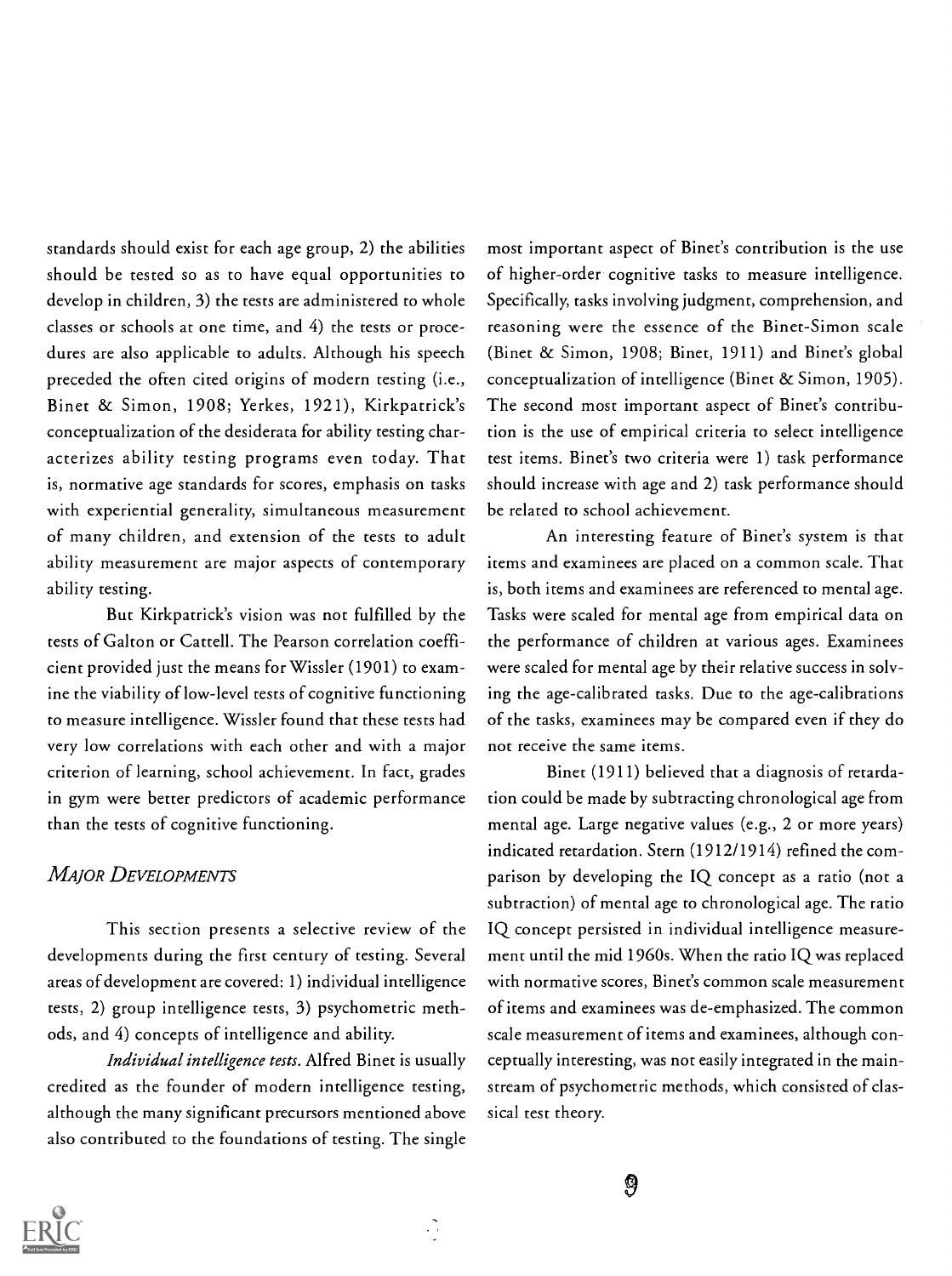Terman (1916) was responsible for adapting the Binet-Simon scale for use in the United States. However, this was not a mere translation or the alteration of a few tasks. Terman not only added tasks; he also made some methodological changes. He not only standardized the directions and instructions; he also added a new criterion to item selection, namely internal consistency. Terman's work (Terman, 1916) resulted in the Stanford-Binet intelligence test, which remains a major individual intelligence test today as the Stanford-Binet IV. Although the test has changed over the decades (e.g., normative IQ scores replaced the ratio IQ scores), the current test remains remarkably similar to the early test.

Group intelligence tests. The Army Alpha and Army Beta tests are often cited as representing the beginnings of group intelligence testing. These tests were developed over the course of just a few months in the United States during World War I. The main goal was to classify or select the large number of recruits for military service. The Army tests were developed under the direction of Yerkes (summarized in Yerkes, 1921). Table 1 lists

the item types that appeared on the Army tests. The tests were administered in paper and pencil format, with standardization in test administration procedures, instructions, and scoring. The verification, multiple choice, or simple completion format for the item types on the tests made scoring by a clerk feasible. Scores were interpreted by reference to empirical standards, which were represented (unfortunately) by letter grades, ranging from A to E. Data on the relationship of test scores to officer training and a variety of military criteria supported test validity (Yerkes, 1921).

Of course, the Army tests were not developed completely anew. As noted by R. M. Thorndike and D. F. Lohman (1990), standardized group testing had been underway in a variety of locations, including at Columbia by colleagues of E. L. Thorndike. Item types that were appropriate for group ability testing, administered in paper and pencil form, were developed prior to World War I. They included analogies, paragraph comprehension, sentence completion, information, block designs, and so forth. For example, a test developed by Scott (1913) not only included objective item types and norms, but also included crucial

## Table 1 - Subtests for the Army Alpha and Army Beta Tests

#### Alpha subtests

directions arithmetical problems practical judgment antonyms disarranged sentences number series analogies

#### Beta subtests

mazes cube counting X-0 series digit symbol number checking pictorial completion geometric construction information

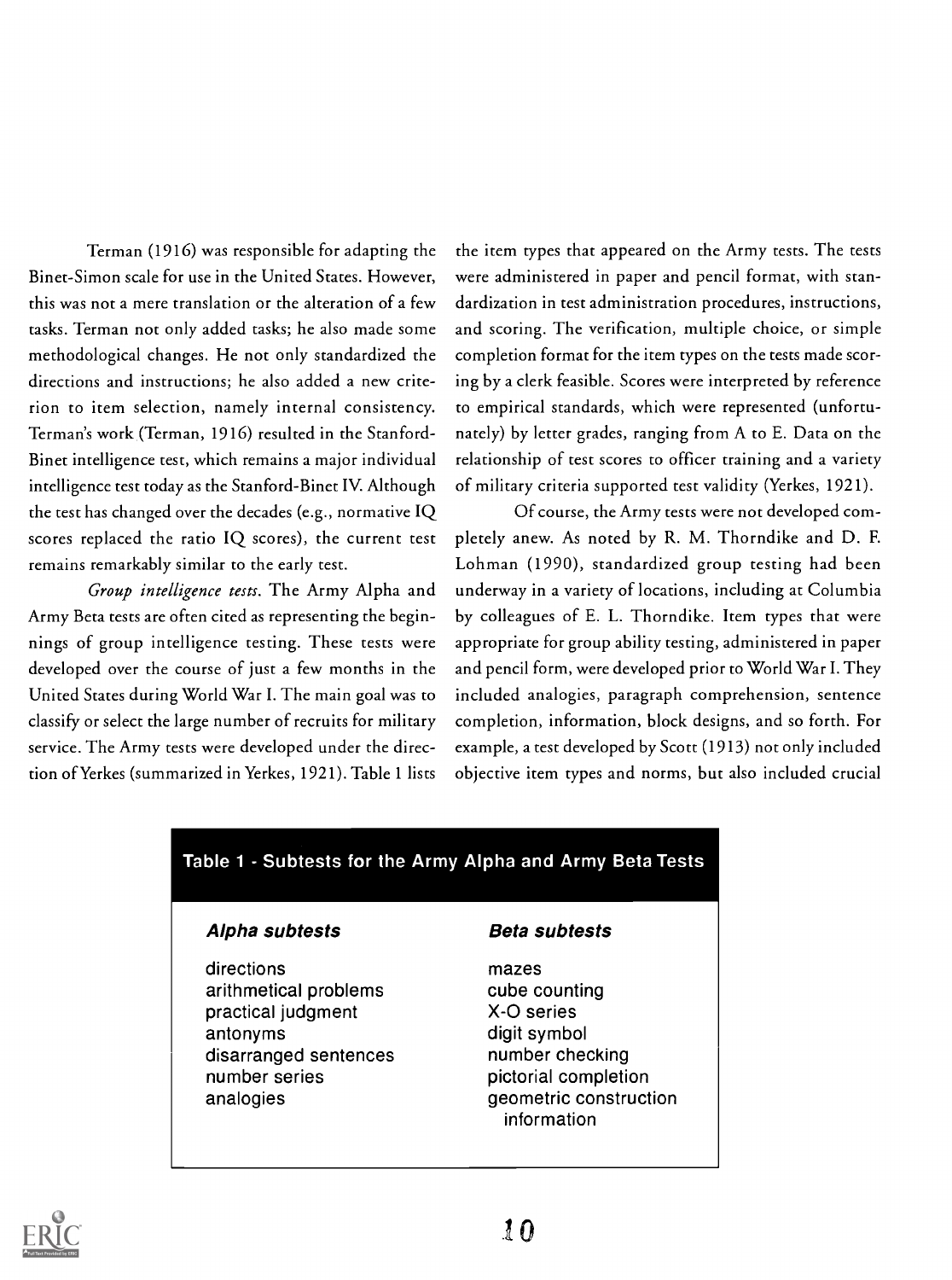validity data, namely high correlations of test scores with teachers' judgments on ability. The most directly relevant to the Army tests, Otis (1917) developed a test with verbal items that he contributed to the Army Alpha, while Pressey and Pressey (1918) developed nonverbal item types that provided a model for the Army Beta.

Aside from the item types and the test administration mode (i.e., group rather than individual testing), the psychometric model for these tests differed from the Binet-Simon scale (Binet & Simon, 1908) in several ways. Table 2 contrasts Binet's scoring with Yerkes and Anderson's point scale method (Yerkes & Anderson, 1915). The point scale differs from the Binet-Simon scale in item arrangement, scoring, and the basis of score interpretation. Thus, in the point scale, item types were administered in homogeneous blocks, credit was given for each passed, and, significantly, scores were interpretable by reference to group norms rather than to age. The normative basis for score interpretation provided a more reasonable interpretation of adult ability test scores.

Thus, the Army tests fulfilled more completely Kirkpatrick's vision (Kirkpatrick, 1900) than did Binet's tests. That is, applicability to adults and administration to large groups characterized the Army tests but not Binet's.

Neither test had normative standards in the contemporary sense. The Army tests classified recruits in categories (i.e., letter grades) based on their relative scores, but these were related to mental age on the Binet (see Thorndike & Lohman, 1990). However, it is doubtful that the Army tests fulfilled Kirkpatrick's fourth desideratum, namely that the abilities tested have equal opportunity to develop, any better than did the Binet tests. For example, the Army Alpha subtests of Practical Judgment and Information have item content that is clearly dependent on specific cultural backgrounds. Other tests on the Army Alpha and most tests on the Army Beta probably do meet this fourth desideratum, however.

After World War I, educational testing for intelligence followed the basic model of the Army tests, using the point scale method. Homogeneous subtests with normative scoring became routine. However, the use of subtests resulted in interesting patterns of intercorrelations, not necessarily supporting a single general intelligence factor. Kelley's book, Crossroads in the Mind of Man, (Kelley, 1928) proposed specific abilities that corresponded to categories of the various item types, including spatial relationships and numerical and verbal facility, as well as memory and speed. This book

#### Table 2 - Binet-Simon Scale (1908) Versus Yerkes Point Scale (1915)

Item arrangement Scoring Norms

Binet-Simon heterogeneous pass/fail age criterion age level

Yerkes homogeneous subscales credit for each item multiple populations

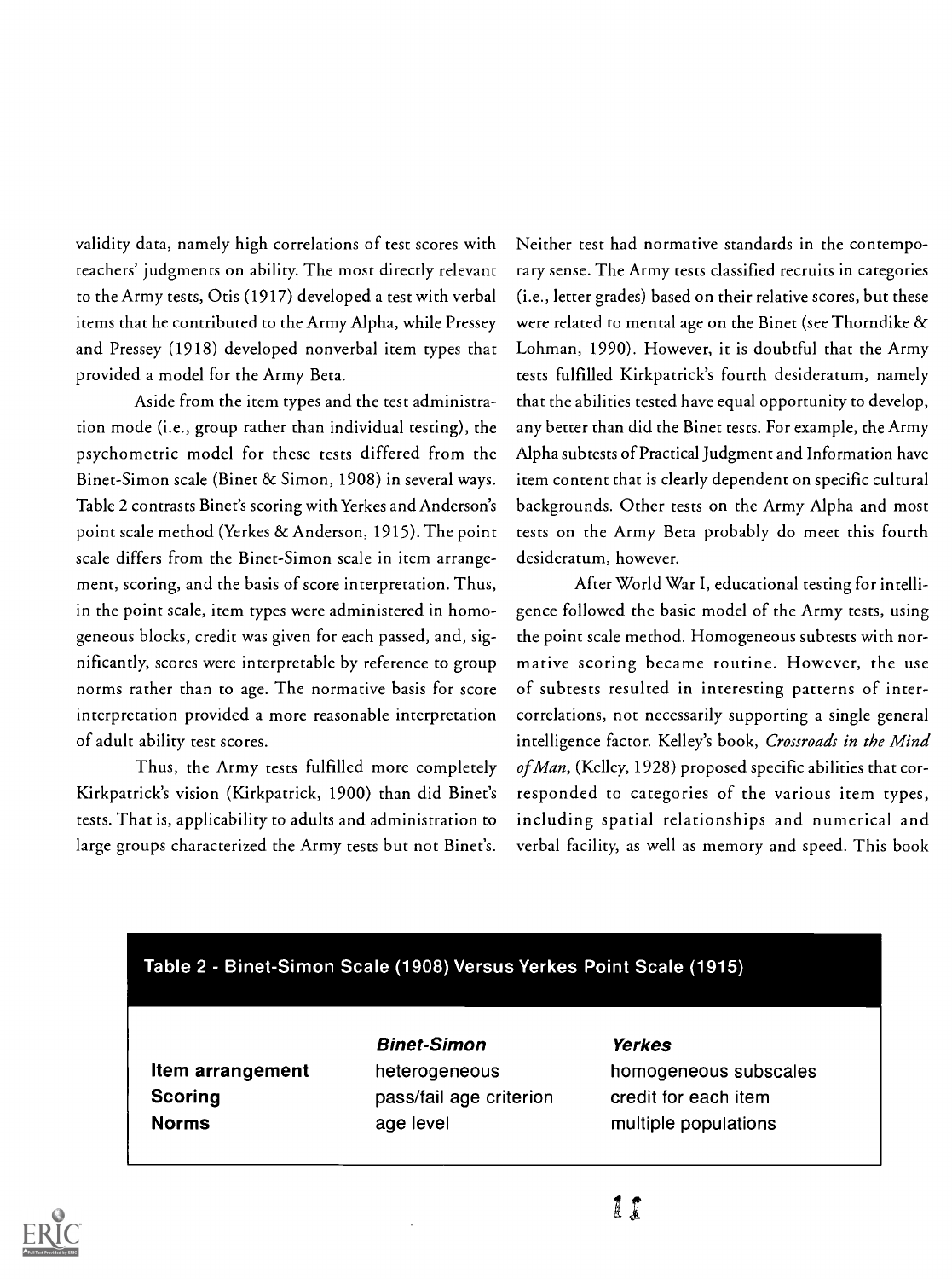foreshadowed the major concern for the next several decades—the development of tests for more specific abilities. The development of multiple aptitude test batteries was especially spurred on by World War II, as recruits had to be selected for increasingly complex specialties.

Psychometric theory. Psychometric theory developed rapidly during the first part of the 20th century. Spearman (1904b, 1907, 1913) published a series of papers that developed fundamental aspects of classical test theory. Namely, Spearman introduced the concept of reliability and expanded its relationship to validity, true and error variance, and test length. The 1904 paper, for example, presents the now classic formula for correcting validity correlations for attenuation due to unreliability. This development required separating true from error variance in test scores. Spearman also proposed a formula for the impact of test length on reliability, which is known as the Spearman-Brown formula (Spearman, 1910).

Using internal consistency to select test items to improve reliability also appeared early in testing. Terman (1916) included internal consistency for selecting items for his revision of the Binet-Simon scale (which became the Stanford-Binet). Although the mainstay correlation for item analysis in classical test theory, the biserial correlation, had been developed quite early (Pearson, 1909), Terman apparently did not use it. Instead, he used groups categorized on total score as a criterion to determine if item-passing probabilities increased accordingly (Thorndike, 2002, personal communication). Formalization of methods to select items to improve internal consistency reliability, through item to total score correlations, was active in the 1930s (e.g., Zubin, 1934; Richardson & Stalnaker, 1933). However, the biserial correlation was probably applied to many group tests that followed the Army tests in the 1920s, given the assumption of biserial correlations in the papers of the 1930s.

Spearman, with a collaborator, Hart, pioneered the use of the pattern of correlations between a set of measures to determine the number of abilities (Hart & Spearman, 1912). The tetrad difference criterion could test if a single common factor (g, or general ability, presumably) could account for individual differences on the measures. If the tetrad differences were zero, then a single common factor was supported, but if not, then it was unclear how many common factors were needed. Thurstone (1931) generalized the tetrad difference rationale to multiple factors by successive evaluations of residuals after extracting additional factors in the centroid method of factor analysis. Although Thurstone's subsequent application of factor analysis to study multiple abilities (Thurstone, 1938) conflicted with Spearman's theory, in fact the method can be regarded as an extension of Spearman's method of using correlational patterns to understand intelligence.

Significant progress in scoring also occurred early in the 20th century. Kelley (1914) proposed that a more adequate scoring system for ability tests would result from normative standard scores. He proposed that z-scores be used to represent abilities. Otis (1917) refined these into more generalized standard scores, so the mean and standard deviation can be set to any arbitrary values. The standard score system, of course, remains current in ability testing today.

The scaling of item difficulties also received systematic attention quite early. Binet (1911) pioneered empirical methods to scale item difficulties in the mental age scale. Elsewhere, however, simple proportion passing (still a classical test theory mainstay) was applied to scale item difficulties.

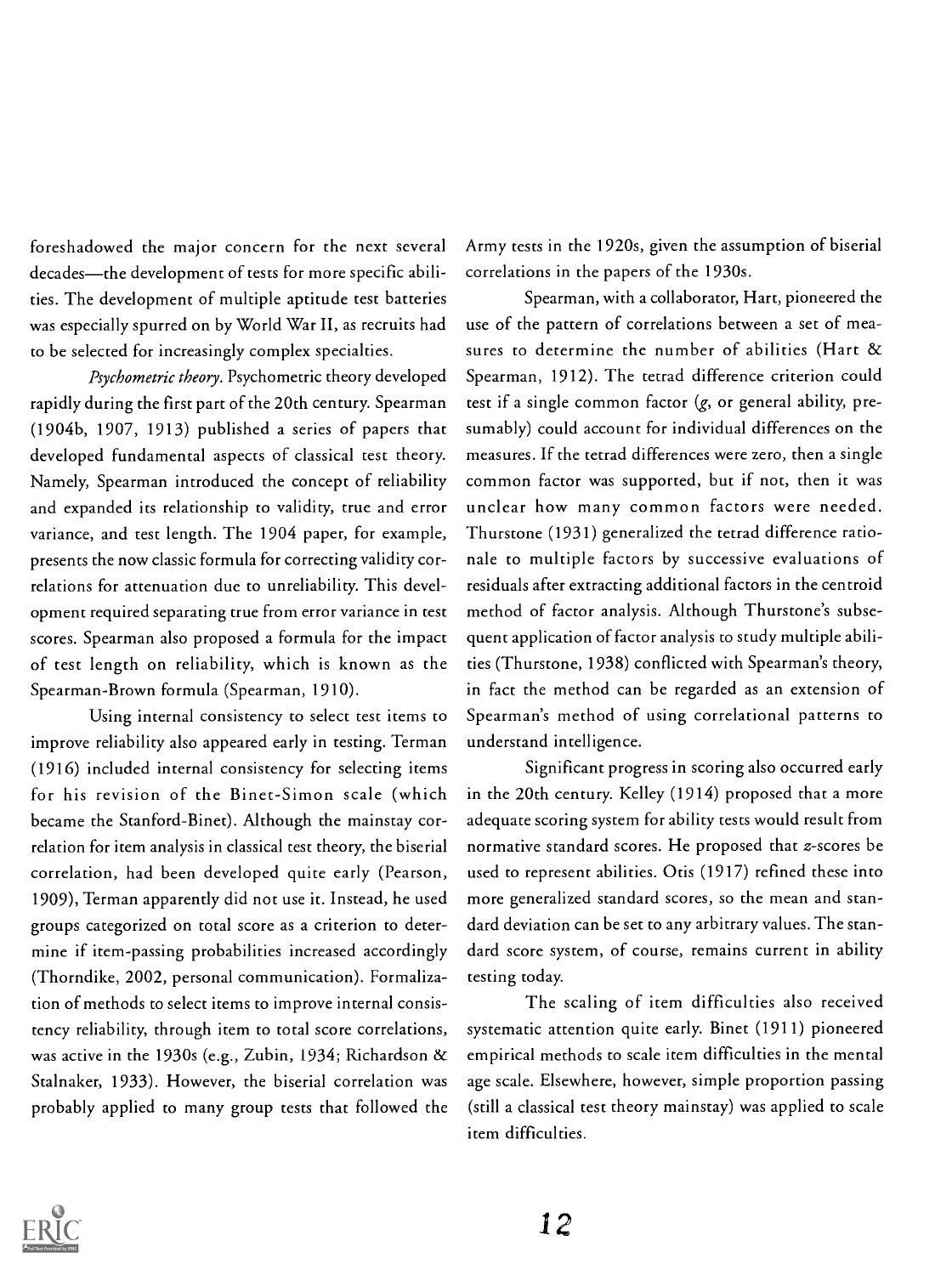The precursors of item response theory (IRT) are also found early in the 20th century. For example, matching examinees to a scaling of item difficulty was attempted on the CAVD, which tested item-completion, arithmetic, vocabulary, and direction-following abilities (Thorndike, Bregman, Cobb, & Woodyard, 1926). The rationale was that items at the examinee's level should have a probability of .50 of being solved. Thurstone (1925) had a more mathematical solution to this scaling, applying the phigamma hypothesis from scaling to ability measurement. Person and items were placed on a common scale by using the normal distribution to scale item-solving probabilities. According to Thurstone (1925, p. 436), "Each test question is located at a point on the scale so chosen that the percentage of the distribution to the right of that point is equal to the percentage of right answers to the test question for children." The population of examinees, of course, could be designated by z-scores. Thurstone (1925, p. 449) presented a graph of the resulting absolute scaling of items on mental ability. These transformations resulted in a common scaling of persons and items that is similar to that given by the normal ogive IRT model that was developed decades later.

IRT is regarded as having two distinct origins, Georg Rasch (1960) and Frederic Lord (Lord, 1953; Lord & Novick, 1968). From the 1970s onward, the measurement journals were flooded with articles generalizing early IRT models, developing new IRT models, and developing effective estimation procedures.

Interestingly, however, the impact of IRT on ability testing was quite limited at the end of the 20th century. Only a few large-scale tests had applied IRT by the late 1990s. The majority of psychological tests still were based on classical test theory, which was developed early in the 20th century.

Theories of intelligence. A viable theory of intelligence apparently preceded the actual development of effective measures. Spearman (1904a) proposed his twofactor theory of intelligence quite early. Although the Binet-Simon scale (Binet, 1911) did not follow from Spearman's theory, Spearman later regarded the heterogeneous collection of tasks in the Binet-Simon scale as highly consistent with his theory (see Thorndike & Lohman, 1990). That is, heterogeneous measuring tasks lead to a better reflection of  $g$ , general intelligence, because the specific factors cancel out. Spearman (1923, 1927) further elaborated his theories of intelligence and cognition prior to 1930.

In 1921, the proceedings of a symposium on the nature of intelligence were published in the Journal of Educational Psychology ("Intelligence and Its Measurement," 1921). The participants included major theorists and test developers of the time, such as Terman and Thorndike. The views were wide-ranging and included underlying factors such as judgment, learning, multiple abilities, g, and more.

After 1930, attention turned to multiple aptitudes, seemingly inspired by Kelley's theoretical elaboration of them (Kelley, 1928). Thurstone (1938), Guilford (1967), and many others developed theories and corresponding tests for the major abilities. Multiple aptitudes could be given a more rigorous test than what early theorists could have done, due to the development of principal factor and component analysis (Thurstone, 1931; Hotelling, 1933). Spearman's seemingly contradictory view of a single aptitude (Spearman, 1904a) was eventually integrated into a hierarchical framework with the multiple aptitudes. Theoretical organizations, such as those proposed by Horn (1968) or Carroll (1993), unify the theories through more sophisticated applications of factor analysis.

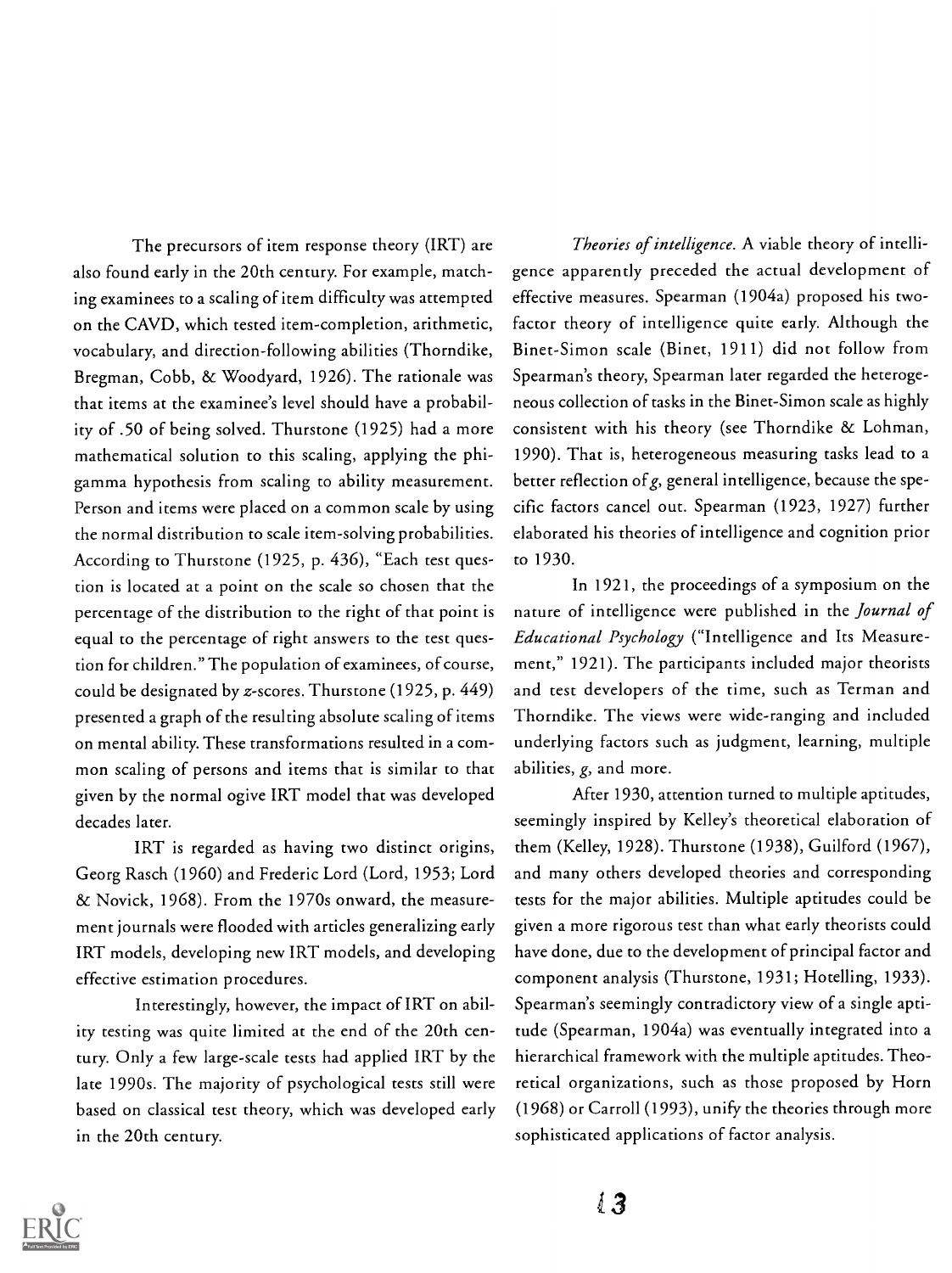The nature and number of abilities were the major concerns of intelligence theorists until the late 1970s, when Sternberg (1977) published his componential theory of intelligence. The concern shifted to understanding the nature of intelligence by identifying the underlying cognitive processing involved in solving intelligence test items. Known as cognitive component research, this line continues today and has expanded to include many different item types that appear on tests. Carroll and Maxwell (1979) regarded cognitive component research as a fresh wind for intelligence research. This line of research is somewhat overshadowed by research that links intelligence to brain functions, which is made possible through imaging techniques. Although ability constructs are now often described by reference to cognitive processing, cognitive component research did not have direct impact on intelligence tests available in the late 1990s.

Sternberg and Detterman (1986) presented a contemporary group of intelligence theorists with the same questions that were given to the 1921 scholars on intelligence. Although some original views on the nature of intelligence had not persisted (e.g., instinctual basis) and some new ones had emerged (e.g., information processing metacomponents), Sternberg and Detterman found substantial similarity among the viewpoints across the decades.

#### **SUMMARY**

Most of the fundamental principles in the nature of the measuring tasks, testing methods, psychometric theory, and theories of intelligence were available by 1930. First, the tasks required to successfully measure intelligence, judgment, and reasoning were found in Binet and Simon's individual intelligence tests (Binet, 1911) and in the Army Alpha and Army Beta, and they remain current in intelligence measurement today.

Second, general testing methods, including standardization of procedures and scoring, were clearly evident in the tests developed before 1920. Terman's standardization of the Binet-Simon scale and the Army Alpha and Army Beta testing procedures (Yerkes, 1921) provided the model for subsequent tests throughout the 20th century.

Third, most fundamental principles for psychometric methods were available by 1930. The conceptualization of reliability by Spearman (1904b), the development of appropriate statistics for item and test analysis (Pearson, 1901, 1909), a conceptual framework for factor analysis (Hart & Spearman, 1912; Thurstone, 1931), and an IRT-like common scaling of persons and items (Thurstone, 1925) were developed before 1930.

Fourth, the basic conceptualization of intelligence that guided subsequent testing for decades was in place by 1921. Later views clearly included some new aspects, but they did not differ radically from earlier views.

Oscar Buros (1977) described 1927 as the banner year when testing reached maturity. The foundation was laid for further developments. Indeed, these were exciting times!

Of course, further developments in all areas occurred in the middle and final decades of the 20th century. However, many developments were extensions or refinements of basic principles that were already available by 1930. As Thorndike and Lohman (1990) conclude in their review of the first century of ability testing, the pace slows down. Buros (1977) had a more extreme view. He regarded 1927 as the "banner year" when testing reached maturity, but believed that the 50 years thereafter resulted



 $J$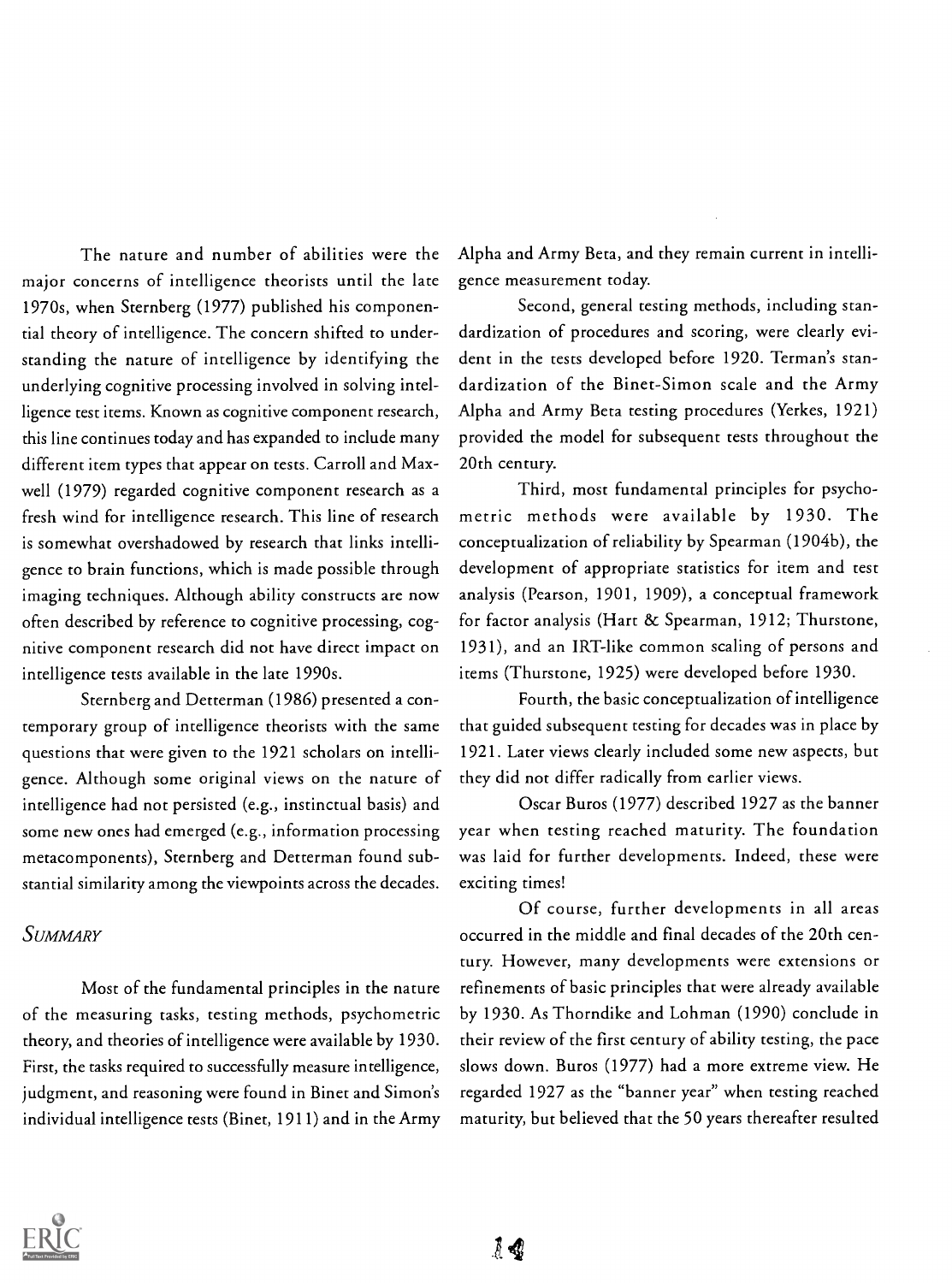in little new except for electronic test scoring and analysis. During these years, however, even into the 1990s, numerous publications were released that covered formalizing and collecting classical test theory (see Gulliksen, 1950), developing and elaborating IRT (e.g., van der Linden & Hambleton, 1996), developing factor analysis further, and doing more research on the number and nature of abilities (see Carroll, 1993, for a summary). The conceptual groundwork for these developments, however, may be traced to research prior to 1930.

Also, during this time period, the testing industry was very active, resulting in alternative scales for measuring individual intelligence (e.g., Wechsler, 1939) and a proliferation of aptitude tests. The testing industry became large and lucrative.

An informal survey of test catalogs at the turn of the 20th century (1999) shows that both individual intelligence tests and group tests follow the models that were established early in the century. For individual tests, similar item types are used and they are selected by the same general empirical criteria as Terman (1916). The major change after 1930 was the scoring system when normative IQs replaced age ratio IQs. For group tests, Yerkes' point scale method is employed, and many item types are similar to those that appeared on the Army Alpha or Army Beta. Classical test theory and normative scoring remain the predominant psychometric method.

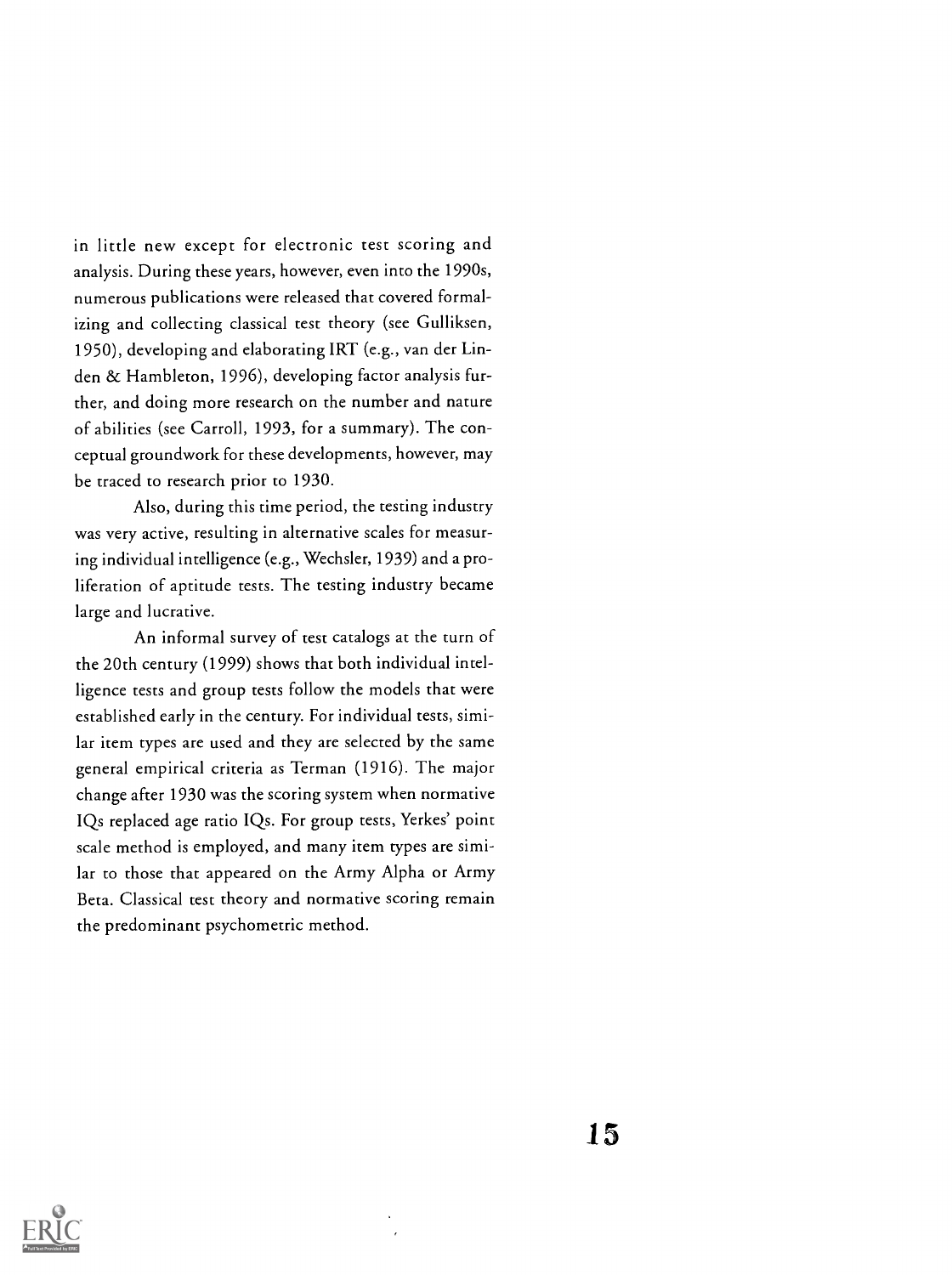# THE SECOND CENTURY OF ABILITY TESTING

uring the 1980s and particularly the 1990s, new principles for measurement were being formulated. These developments apparently prompted Bennett (1998) to hypothesize that testing would reinvent itself. He foresaw three generations of this reinvention that would differ in test purpose, content, format, delivery location, and technology. The first generation would consist of computerbased tests. These tests would have similar purpose and content as current paper and pencil tests, but would also have relatively small changes afforded by computer technology. The second generation would also consist of electronic tests, but the increasing impact of technology, cognitive science, and model-based measurement would change the content, development, and scoring of tests. The third generation, where testing reinvents itself, would consist of more radical changes. Bennett envisions testing as merging with instruction.

Like Bennett, I envision that changes are likely to develop from model-based measurement, cognitive analysis of items and tasks, and Internet delivery of tests. I predict that the following areas will change in the next 25 years: 1) test development procedures, 2) the nature of measuring tasks, and 3) the aspects of abilities that are measured.

## TEST DEVELOPMENT PROCEDURES

In the next 25 years, I anticipate these changes in test development procedures: 1) continuous test revision, 2) automated validity studies, and 3) item development by artificial intelligence.

Continuous test revision. In the first century of testing, test revision was a costly and time-consuming project. Discrete test forms were developed, and the forms needed an empirical tryout to establish test reliability, test validity (often correlation with the old test forms), and appropriate norms. Hundreds to thousands of examinees could be required for a revision, and sometimes compensation was required for access to the appropriate population. Revisions typically took 18 months to 2 years to complete; however, often they required effort over a period as long as 5 years. With this kind of time and expense, it is obvious why tests changed so little over the many decades of the last century.

However, I predict that the second century of testing will have continuous test revision. The revision will be implicit in the testing system itself. New items will be continuously calibrated relative to the old items and then automatically added to the test bank after minimum standards are met. That is, automated checks on item properties and fit can assure that items have sufficient quality to be permanently entered.

Such a system cannot be too far away. The Armed Services Vocational Aptitude Battery (ASVAB) testing system already has continuous item revision. New items are seeded into operational tests for administration in an adaptive testing system based on IRT. Although the calibration and evaluation of items are not yet automated, they could be, if the programs were linked and if target item parameters were specified.

A second aspect of continuous test revision is updating norms. Rather than restandardizing the test with a new version, if data collection is centralized, incoming new protocols could be the basis of updated norms. Of course, statistical sampling principles and case weights should be applied so that the norms remain representative of the same population.

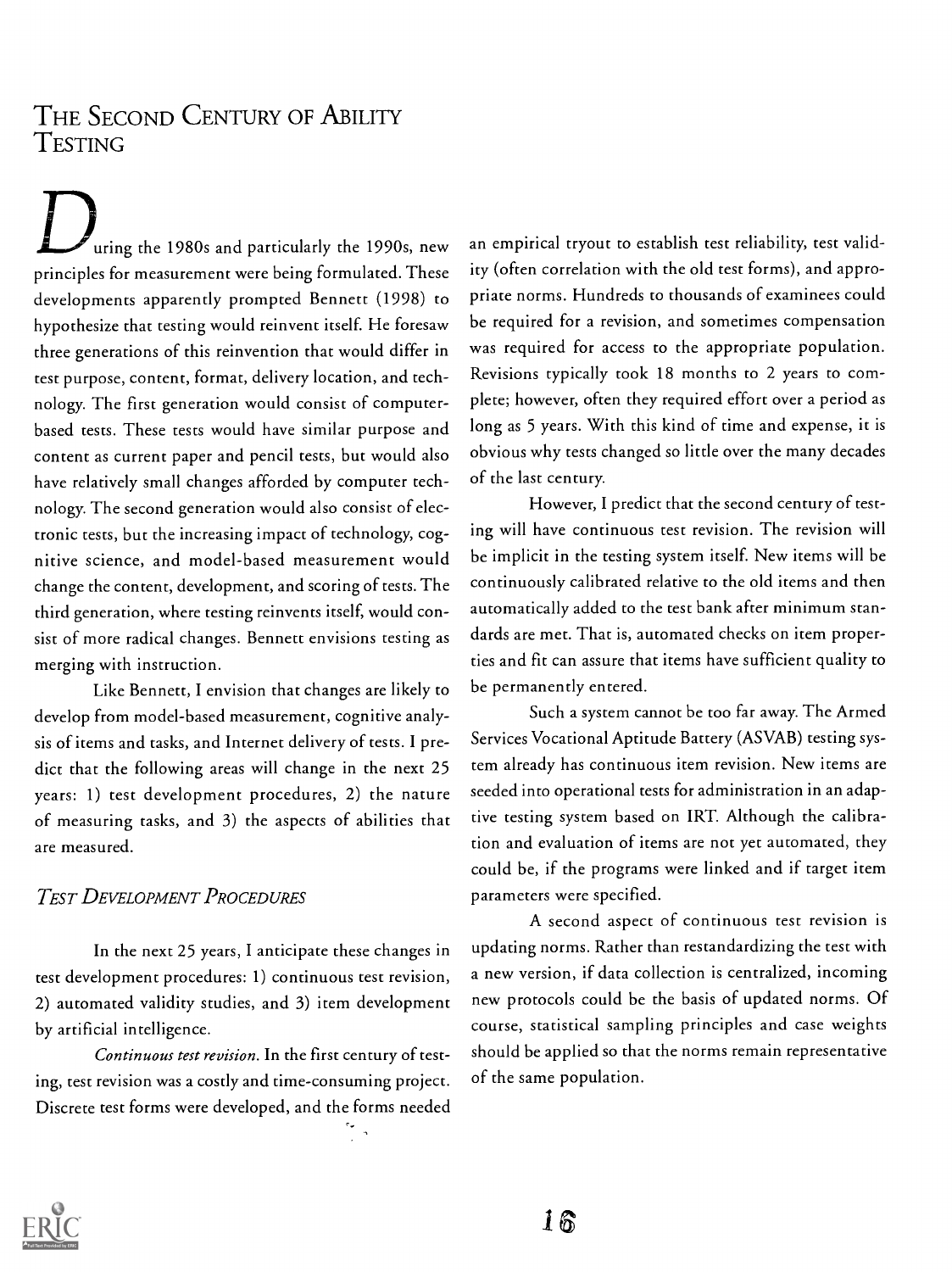The first requirement for continuous test revision is a centralized and computerized system of test delivery. Because large amounts of data need to be available quickly, a centralized and computerized delivery system seems essential. A second requirement is an invariant method of item calibration and ability estimation. That is, item parameter estimates must not be biased by the particular sample on which they are based. Since new items are seeded into the system at differing times, shifts in the examinee population could occur. IRT-based calibrations, fortunately, have the property of invariance that is required. Ability estimates also must be invariant over the particular items that are used and independent of norms. The possibly shifting population over continuous testing and with possibly differing items requires a method to place abilities on a common scale. Again, IRT-based ability estimates have this required property.

Automated validity studies. Like test revision, validity studies in the first century were costly and timeconsuming. Criterion data or reference measures had to be collected, in addition to the test scores. Analysis was also time-consuming, requiring the merging of files and the application of appropriate statistics.

Two types of automated validity studies can be envisioned, which depend roughly on the distinction between construct representation studies and nomothetic span studies (Embretson, 1983). In construct representation studies, item properties, such as item difficulty and response time, are mathematically modeled from item stimulus features that represent cognitive processes. Such models not only elaborate the nature of the construct that is measured by the items, but they also have yielded adequate prediction of the psychometric properties for many item types (see Embretson, 1999). If test administration is centralized and computerized, feasible with Internet delivery of tests, item responses and response times would be continuously collected. A centralized system also could contain item stimulus features from cognitive models that predicted item psychometric properties. The model could be checked periodically to determine if the cognitive model held for the new data. Similarly, routine checks on item fit to a psychometric model (e.g., the IRT model) could be made. Consistency would indicate that the construct representation aspect of validity had been maintained and thus would provide further validity data. Inconsistency, on the other hand, could be used to troubleshoot sources of invalidity. For example, if an item fell below a certain criterion, it could be flagged for further checks or removal from the item bank. Bennett and Bejar (1998) envision that automated scoring for open-ended responses also could profit from similar ongoing evaluations.

The other aspect of construct validity, nomothetic span, concerns the relationships of test scores with external measures. The centralized test delivery system could also be organized to include other sources of information on examinees, such as criterion scores or school learning, demographic information, and other test scores. Analyses could include differential item functioning and the external correlates of test scores. Again, centralized programming could be developed to routinely assess nomothetic span with incoming data and compare it to previous results. As for the construct representation data, consistency provides new support for validity while inconsistency can be used to troubleshoot the test.

Like continuous test revision, automated test validity studies do not seem too far away.

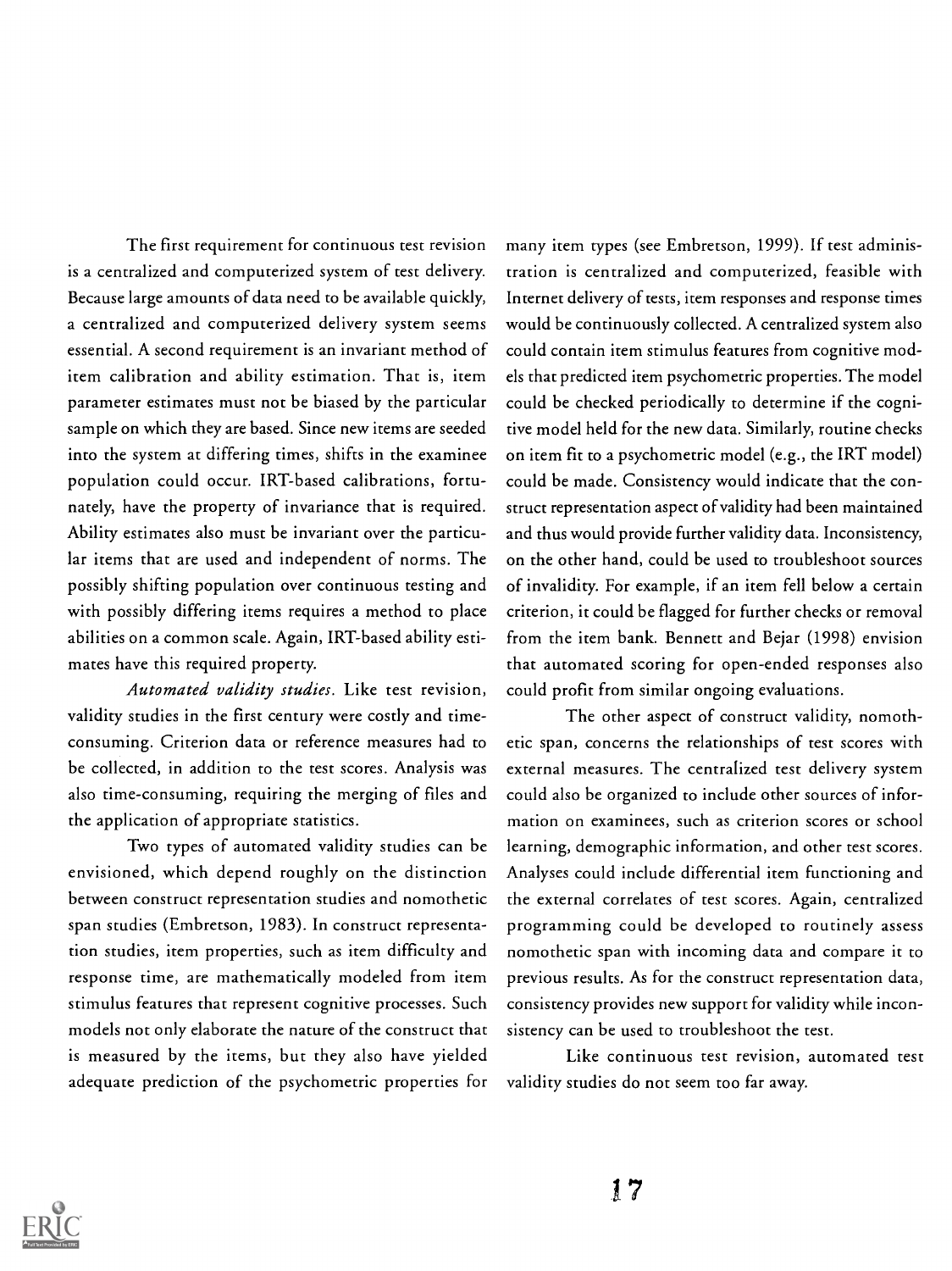Item development by artificial intelligence. If test items can be automatically calibrated and then adaptively selected for use, it is feasible at least to imagine a system in which new items could be written by a computer program. Although this seems rather futuristic, the precursors of such systems, in fact, are already in progress. Bejar (1990, 1996) describes an item generative testing system in which items are variations of "item models." The item model is an existing item that has satisfactory psychometric properties. Research to pilot item generation for mathematical items for the Graduate Record Examinations®  $(GRE<sup>®</sup>)$  is in progress. Embretson (1999) presented nonverbal reasoning items that were generated according to a cognitive model to target psychometric properties. These developments will be described later in "The Nature of the Measuring Tasks."

Item development by artificial intelligence has practical importance for adaptive testing. Adaptive testing requires large item banks with many items at all levels so that equally precise measurements can be obtained. Item generation also can have theoretical importance for construct validity, about which I will elaborate later.

It is only a slight leap to envision item generators as the source of new items for seeding into a continuously revised test. Such items could be evaluated automatically for fit and target psychometric properties prior to permanent entry into the item bank.

However, I envision an item generative testing system that goes beyond an item source for continuous test revision. If items can be created for seeding, they also could be created instantaneously for the examinee during testing. That is, new items are generated to target psychometric properties during the operational test. This vision,

similar to Bejar's (Bejar, 1996), seems on the surface to conflict with basic measurement principles from the first century of testing. Calibrated items are essential to scoring. Hence, item development requires multiple stages and tryouts.

The resolution to this seeming conflict depends on what is calibrated. Rather than calibrate items, design principles can be calibrated. In turn, these calibrated design principles predict the psychometric properties of items. The requirements for this level of item generation are either a cognitive design system behind the items (see Embretson, 1998, 2001) or an item model (Bejar, 1996). In the former case, actual items are generated from deep structures that embed the cognitive design features for items. Several psychometric models that can include design features have been proposed, starting with Fischer's linear logistic test model (LLTM) (Fischer, 1973). I describe this later. In the latter case, new items are created as variations of old items with substituted stimulus features. In this case, data need to be given to support the psychometric calibrations for the item model as appropriate for the variants.

At the turn of the 21st century, several computer programs were developed that can generate items. ITEMGEN1 (2002) can produce six item types for nonverbal intelligence tests, including the matrix completion problems described below for measuring abstract intelligence. Other item generators are the Test Creation Assistant (Singley & Bennett, 2002) and the GRE math item generator (Bejar et al., in press). These generators are based on an item model, within which key features of the item are varied. For example, for math word problems, the specific number in the problem or the specific characters or

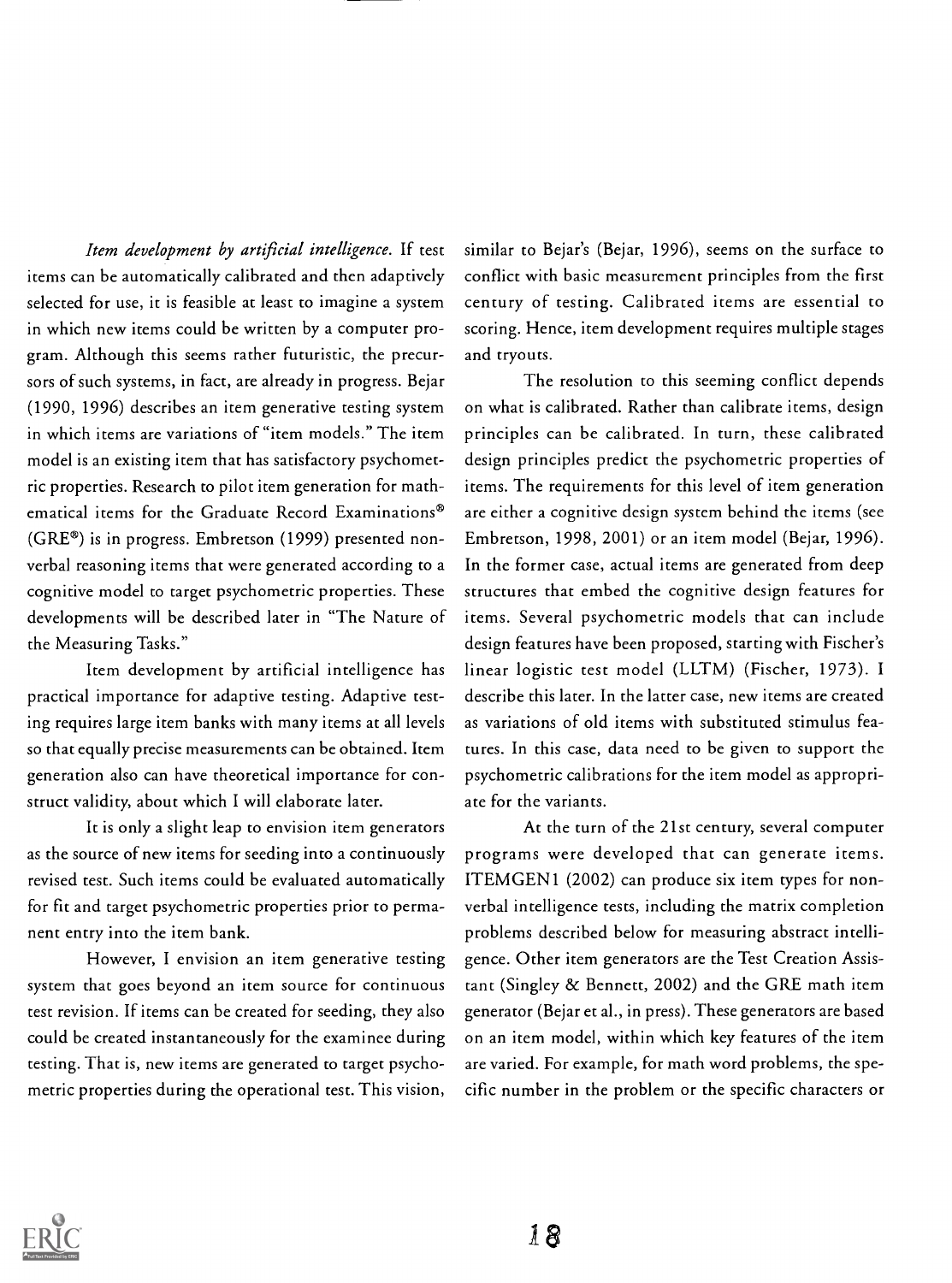setting can be varied. These generators require that the substitutions do not change the difficulty from the original item that provided the model.

The development of item generators is time-consuming and somewhat expensive initially. Each item type requires its own cognitive design system, which is based on a separate research foundation. However, compared to the ongoing cost of human item writers, the practical feasibility probably will lead to a rapid expansion of item generators in the near future.

It is interesting to imagine a testing system that combines all three predicted aspects of test development procedures, continuous test revision, automatic and continuous validity studies, and item development by artificial intelligence. Such a system could be self-sustaining without human intelligence. I predict that such systems will be operational in the first quarter of the second century of testing.

## THE NATURE OF THE MEASURING TASKS

I predict several changes in the nature of the measuring tasks, including: 1) shorter and more reliable tests, 2) item generation by cognitive design principles, 3) greater use of essays, completions, and worked problems, 4) broad conceptualization of what constitutes a "test item," and 5) flexible mixtures of evidence for ability.

Shorter and more reliable tests. Classical test theory wisdom is that longer tests are more reliable. The Spearman-Brown prophecy formula predicts increased reliability as test length increases, assuming that items of equal qualities are added.

I predict that shorter and more reliable tests will soon become commonplace. Shorter and more reliable tests

depend on adaptive testing, in which items are selected to provide optimal information about the examinee. IRT is used to equate scores over the differing sets of items. Tests today that are adaptive include the ASVAB, Test of English as a Foreign Language" (TOEFL ®), and the GRE.

Figure 1 points out how both measurement error and test length can be reduced under adaptive testing. The standard error of measurement under IRT calibrations is shown for various ability levels for four tests from simulated data. The U-shaped curves display the standard errors under IRT calibrations for fixed length tests. In Figure 1, greater error is observed for estimating extreme abilities, as typical for fixed content tests, due to the fewer appropriate items for these examinees. Consistent with classical test theory, though, greater error is observed for all ability levels for the shorter (20-item) test than for the longer (30-item) test.

The other lines shown in Figure 1 represent standard errors for two adaptive tests from a large and wideranging item bank. In this case, measurement errors are approximately equal for all ability levels. And, consistent with classical test theory, the 30-item test has less measurement error than the 20-item test at all ability levels.

The important comparison is relative standard errors between the adaptive and the fixed content test. Notice that for most ability levels, the 20-item adaptive test yields less measurement error than the 30-item fixed content test. That is, we have a shorter and more reliable test. Obviously, the key to this effect is the selection of the most informative items in the adaptive test.

A possible incidental effect of shorter and more reliable tests is an impact on construct validity. Recently, I prepared two versions of an abstract reasoning test, a 34-item fixed content test and an 18-item adaptive test,

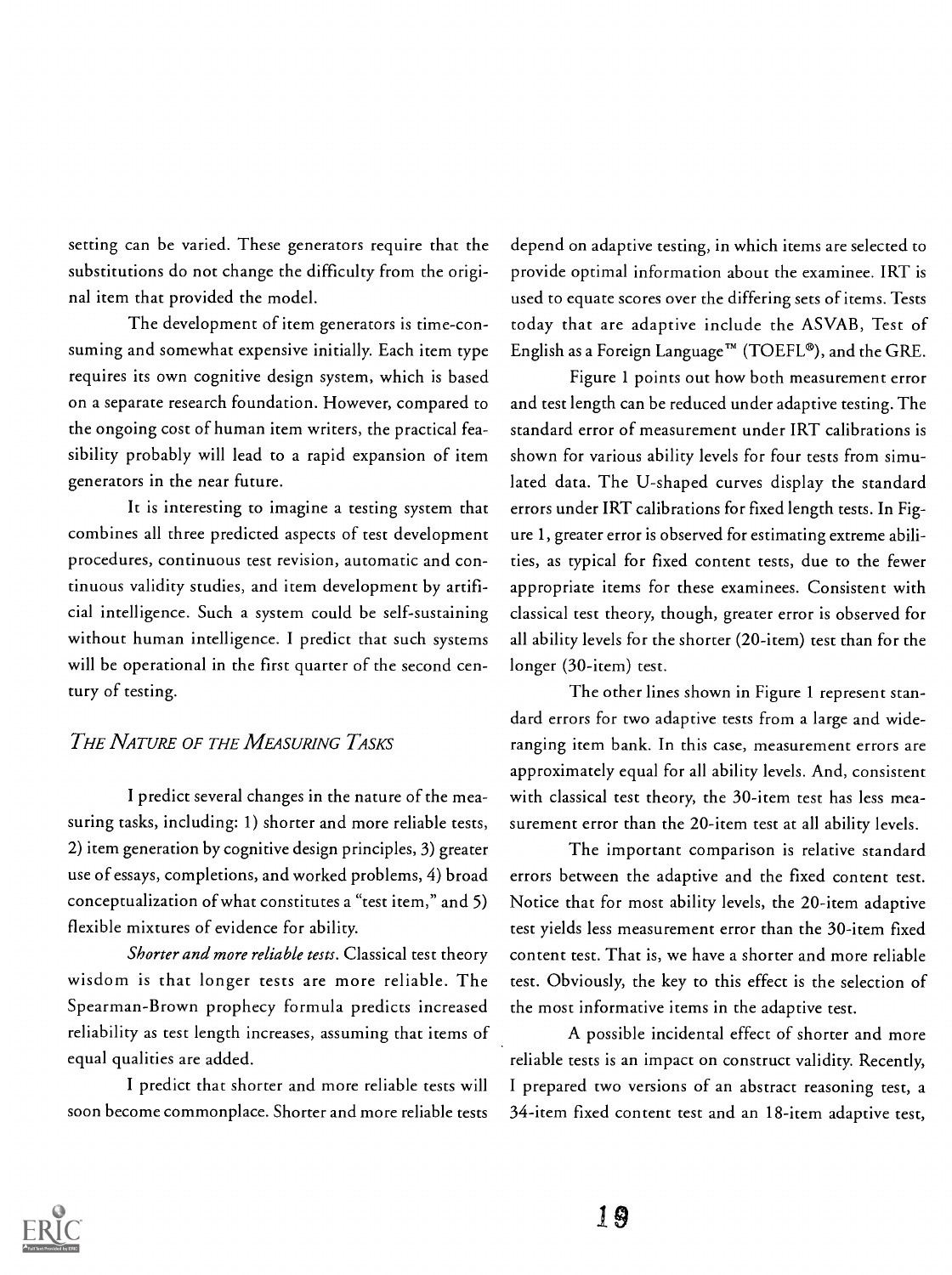

Figure 1 - Comparison of Measurement Error Between Four Tests With Varying Lengths and Testing Procedures

The intriguing issue about construct validity is this: Will performance levels of the elderly taking a shorter test increase relative to younger adults? If the lower performance of the elderly results from both their ability level and their lowered motivation, a shorter test may provide more valid measurement. Also, higher estimated abilities may result as well, which could change current wisdom about age-related declines in ability.

Item generation by cognitive design principles. In the first century of testing, it was almost axiomatic that test items must exist prior to test administration. Items were entered into either a test form or an item bank for use in adaptive testing. In the second century of testing, I predict that

for a study on aging. One problem with ability measurement in an older population is that reduced motivation and self-efficacy may lower performance levels. Although 18 items are not many for measuring ability, the shorter and more appropriate test was also deemed by the investigator to maintain higher motivational levels. The results of a pilot sample on the two tests are presented on Figure 2. The 18-item adaptive test performs surprisingly well, with less measurement error at all ability levels than the fixed test, which had many items that were beyond the sample.

tests will no longer consist of existing items. Items will be written during the course of testing. That is, optimally informative items for measuring the examinee will be written instantaneously as needed by computer programs that are based on a deep theoretical understanding of itemsolving processes.

At the turn of the century, research on cognitive component analysis of ability was extended to item generation (Embretson, 1998, 1999; Embretson & Gorin, 2001). A cognitive design system is based on cognitive mathematical models that predict item psychometric

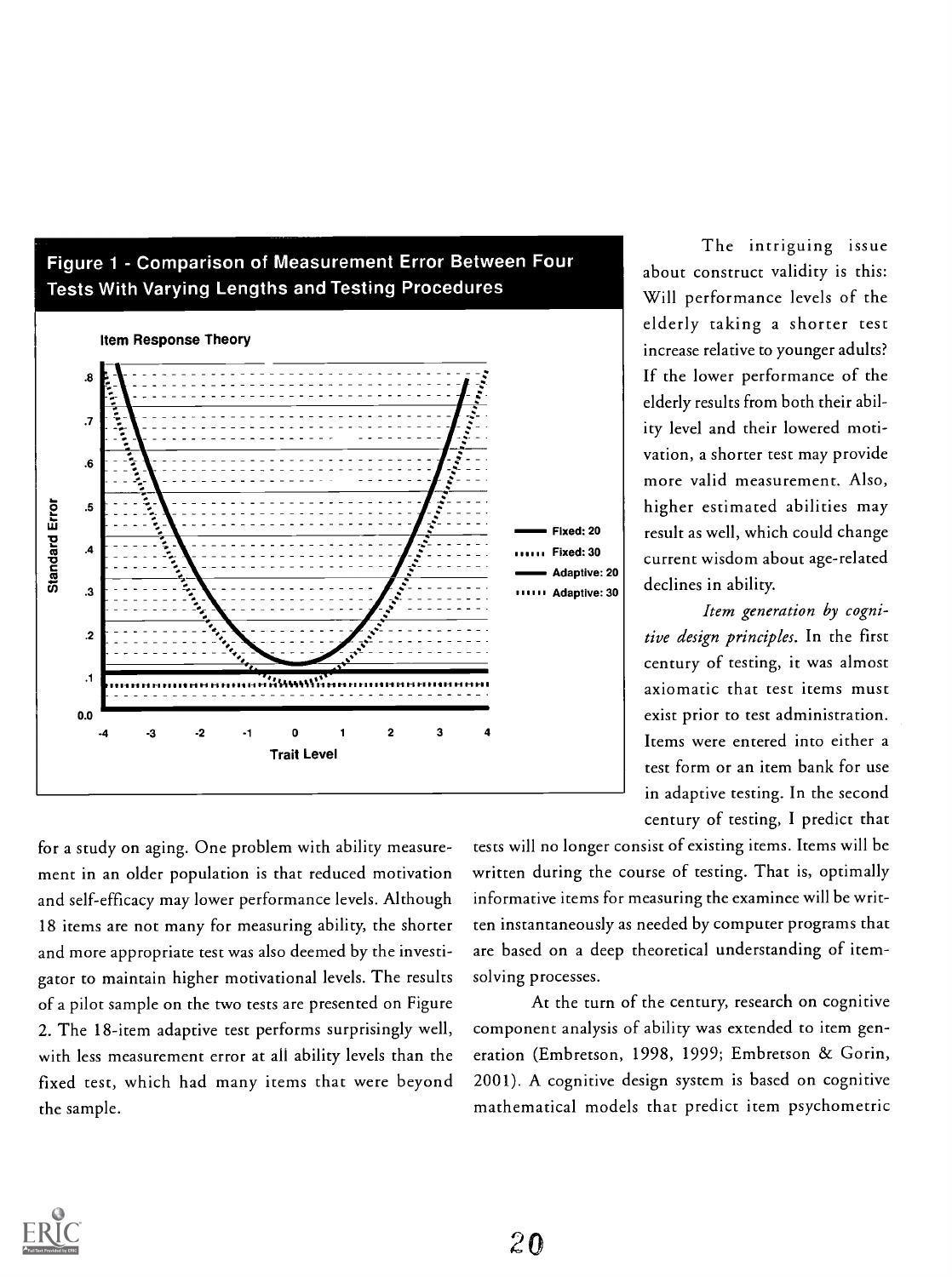

to be embedded in items for several reasons. First, items can be written for targeted difficulty levels, since the source of item difficulty is explicated by the cognitive model. Second, with a sufficiently powerful cognitive model, test items can be used without a tryout. The empirical properties of items are predicted by the cognitive model. Third, construct validity is obtained at the item level. The specific cognitive sources of item difficulty are known for each item. Fourth, full item generation by computer is feasible. Unlike the item-modeling approach to item generation described above, item structures need not be based on existing items, thus allowing new combinations of features. Fifth, large numbers of items can be gener-

properties and response times from their stimulus features. The stimulus features are linked to processing, such that each postulated process is represented by one or more stimulus features that control difficulty. Once the stimulus features are established in a mathematical model, the stimulus features of items may be manipulated to increase difficulty in the various cognitive processes. As item difficulty increases, item solving requires increased levels of the underlying cognitive ability.

A cognitive design system provides an effective method to select and display the specific stimulus features ated quickly. Adaptive testing requires very large item banks for optimal measurement. Unfortunately, human item writers are unable to keep up with the demand for many tests. Sixth, greater test security may be possible, since the items need not even exist. That is, the specific item content is not needed prior to administration of the item. Only the design factors need be known.

An example of cognitive modeling research that leads to item generation is a series of studies on matrix completion items, which are used to measure abstract reasoning or general intelligence (Embretson, 1998). For

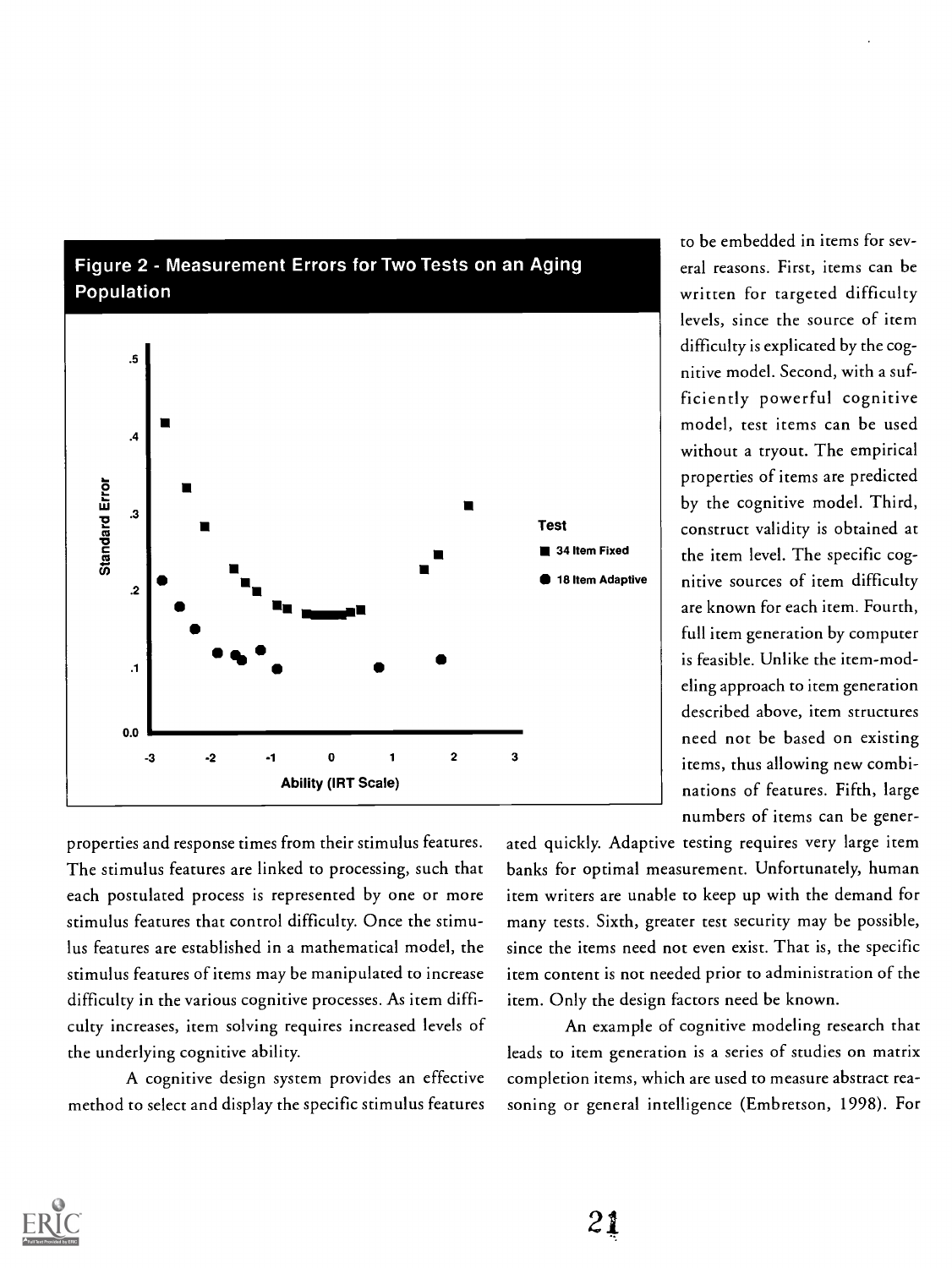Table 3 - Theory for Matrix Completion Problems

Abilities Processes Item features working memory capacity goal management number of rules

abstraction capacity correspondence finding abstract correspondence (rule level)

these items, Carpenter, Just, and Shell's theory of matrix solving was generalized to provide a mathematical model to predict item difficulty and response time (Carpenter, Just, & Shell, 1990). See Table 3. The theory postulates that the number and level of the rules in the matrix lead to increased goal management difficulty, which in turn requires larger working memory capacity.

Rule level, in contrast, also influences abstraction level that is required. Figure 3 shows a matrix completion item that has three rules and no abstraction.

The cognitive model for matrix completion items contains five predictors, a number of rules, abstraction, and three perceptual properties. Multiple correlations close to .80 are typically obtained from this model (see Embretson, 1998; 1999). For the item in Figure 3, prediction of item difficulty,  $\exists$ ', is given by the following equation, where  $q_{ii}$  is the value of stimulus feature j in item i:

 $\exists$ ' = .659 $q_{i1}$  + .792 $q_{i2}$  + ........ - 1.719  $\exists'$  = .659(# Rules) + .792( Rule Level) + ........ - 1.719  $\exists$ ' = .255.

The model can be applied to any item that is produced. The model also can be used to produce items for targeted difficulty levels, with specific cognitive sources of difficulty. For example, an item with both working memory load and rule abstraction can be created by inserting stimuli into the matrix format, which leads to a high number of rules with high rule levels. For another example, developing an item with a large number of rules but with low rule levels can create an item in which only working memory load is important. The exact display of an item depends on item structure, in which the stimulus features are selected and displayed to fulfill the cognitive model (see Embretson, 1998, 1999).

Greater use of essays, completions, and worked problems. The first century of testing received great impetus from the development of item types that could be scored by stencils or (eventually) by electronic answer sheets. Large populations, such as recruits in World War I, could be readily tested. In the first century of testing, however, the objective item types that were available were limited to primarily multiple choice format. Other formats, such as essays, completions, and worked problems, required human raters, which led to greater expense,

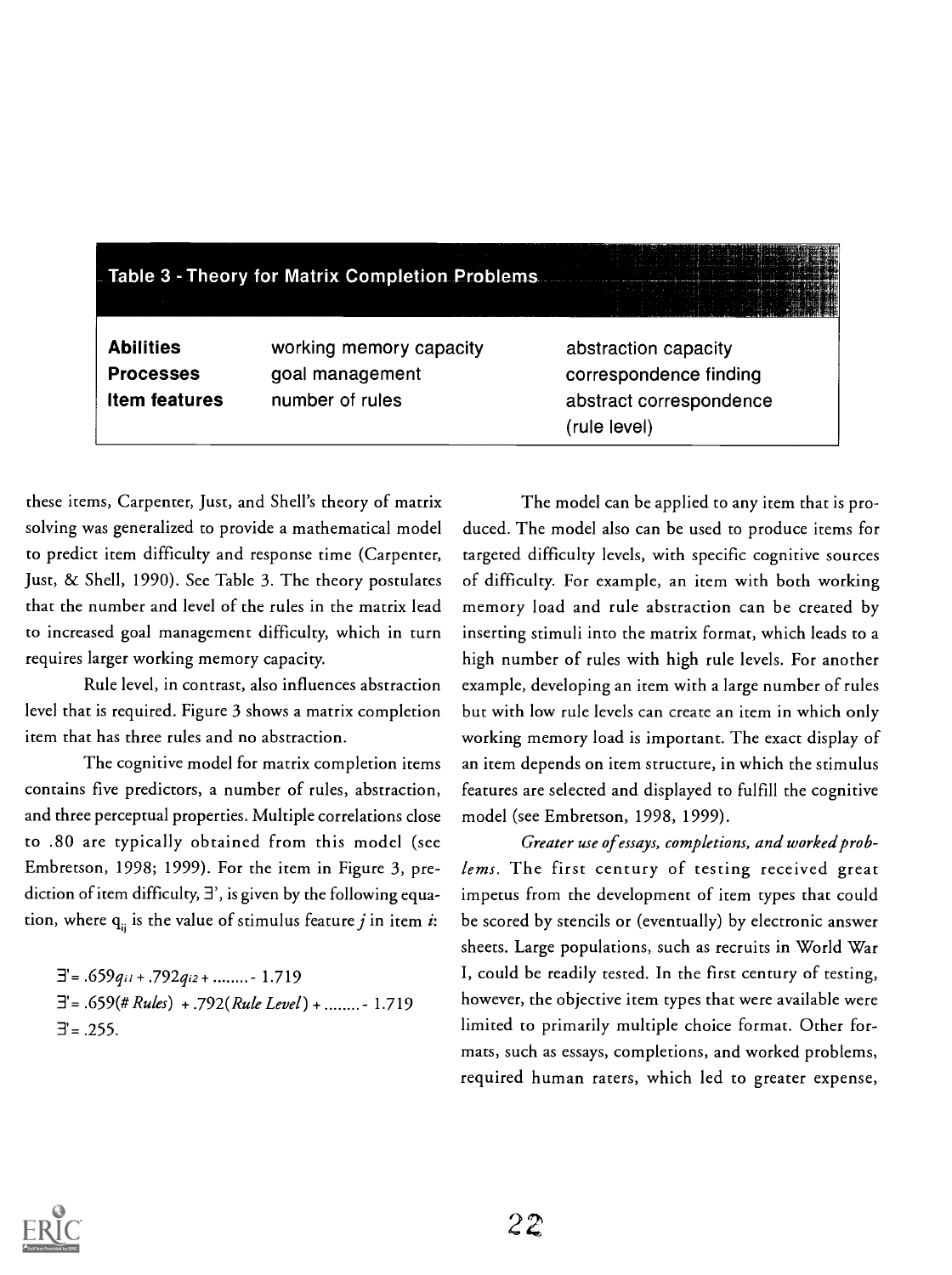

unreliability, and delay of test scores. However, I predict that far greater use of essays, completions, and worked problems for measuring ability will occur relatively early in the second century of testing.

Some recent advances in automated scoring paves the way for using open-ended item formats. An early effort (Bejar, 1988) supported the potential of WordMap, an off-the-shelf program, to analyze grammatical errors in sentences, such as those that may occur in written tests. This effort apparently did not lead to a testing application, however. More recently, computer programs have been developed for scoring essays (Burstein et al., 1998) and graphical problem representations (Bennett, Morley, Quardt, & Rock, 2000).

The  $e$ -rater<sup>™</sup> system, an automated essay-scoring program, mimics human rater's scores. The program models the raters' scores by scoring essays on a large number of linguistic variables, such as syntactic structure, vocabulary level, and word content. The raters' scores are regressed on the computer's linguistic scores to estimate optimal weights for prediction. Then, once the weights are estimated, e-rater is ready to score the remaining essays independently. The results on e-rater have been quite promising; for example, the correlation of e-rater scores with human raters has been found to be greater than the correlation of the human raters with each other.

Some caveats about the Burstein et al. (1998) approach, however, should be given. First, the human raters' scores that e-rater predicts may not have optimal validity. That is, the scores given by bleary-eyed raters after reading hundreds of essays may not reflect essay quality in the way that was intended (see Bennett & Bejar,



23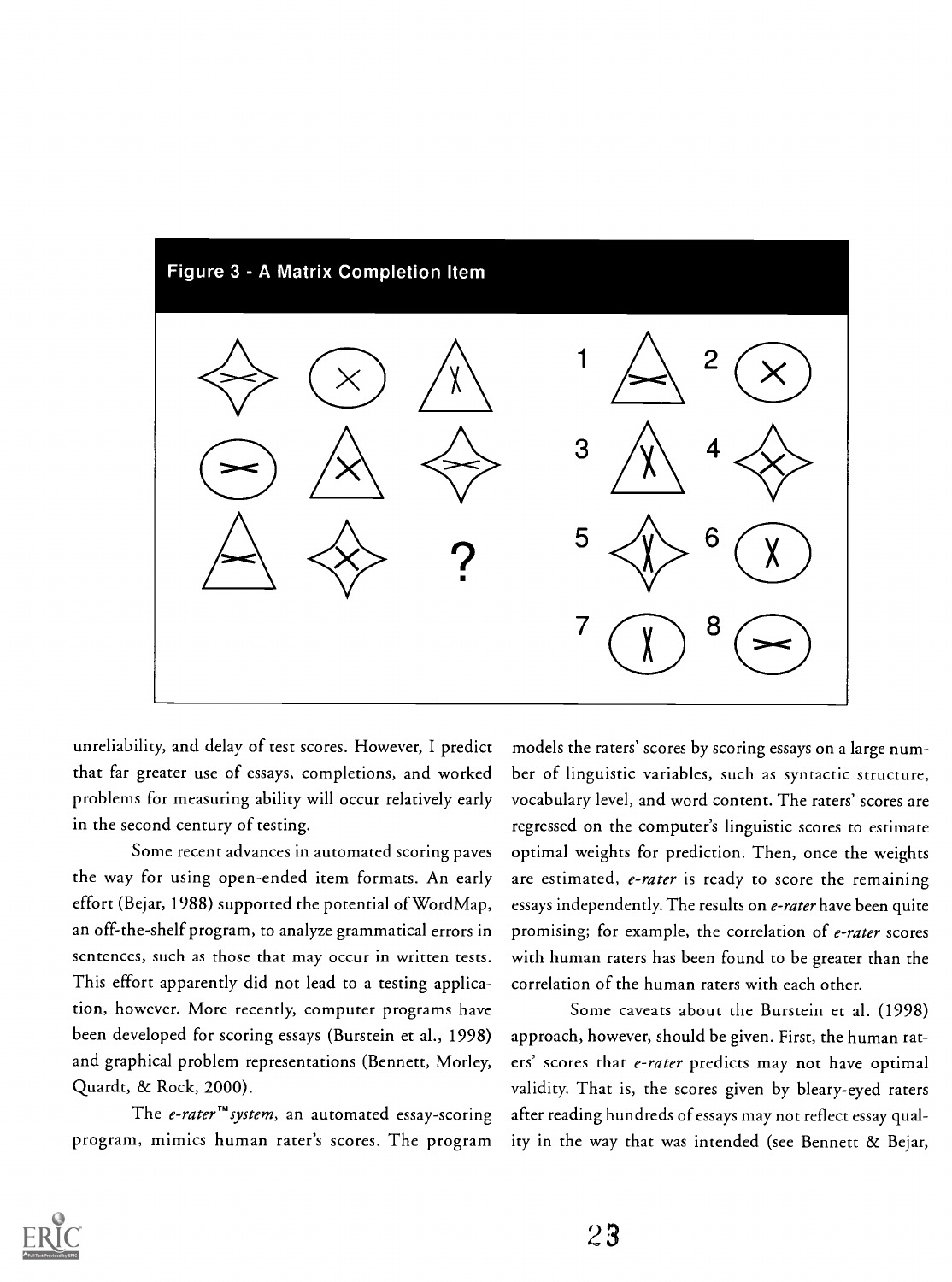1998). Second, the e-rater approach is essentially atheoretical. The nature of the variables that provide optimal prediction of human raters is not a consideration in the weighting.

Bennett and Bejar (1998) describe a more theoretically driven approach to automated scoring. They envision an automated scoring approach that is primarily theory-driven, in that the scoring is intricately related to the construct definition, test design, and task design. In their approach, the features to be scored are selected and weighted according to a theoretical rationale. Unlike e-rater, the scoring reflects closely the intended validity of the test.

The developments in automated scoring of openended responses are exciting. With a bit more research and development, I predict that they will revolutionize the range of measuring tasks.

Broad conceptualization of what constitutes a "test item." In the second century of testing, I predict that rather unanticipated observations will have the role of measuring tasks. A broad conceptualization of measurement is given by Mislevy, Steinberg, and Almond (2001). In their evidence-centered approach, Mislevy, Steinberg, Breyer, Almond, and Johnson (1999) specify several models in the design of an assessment, as shown in Figure 4.

These models include a student model, an evidence model, and a task model. Most pertinent to the current discussion is the evidence model. In the evidence model, the salient features of a work product or other relevant behavior are extracted and summarized to determine



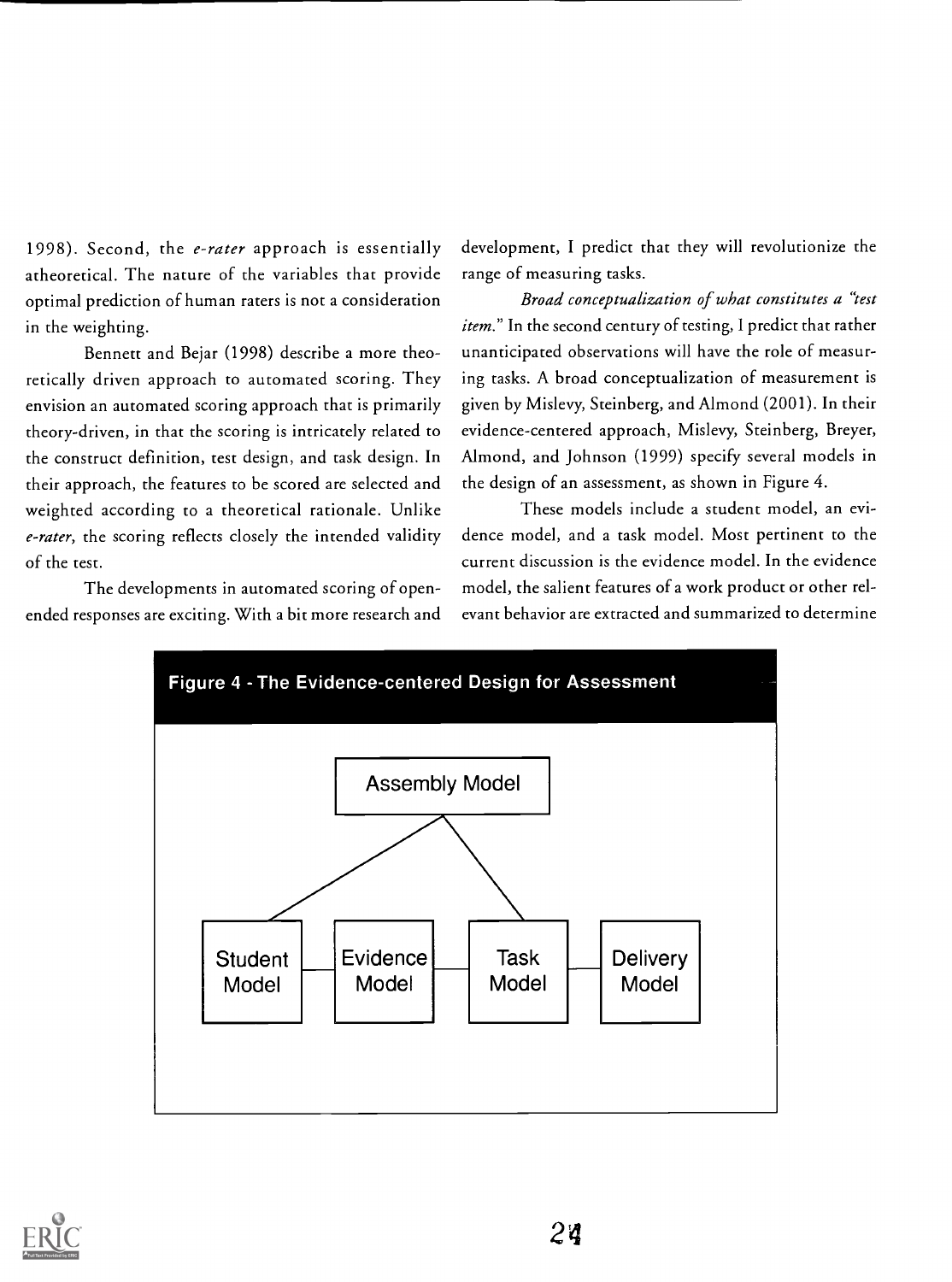the observable variables. Obviously, the term "work product" is quite a broad category in itself, and which features are to be extracted even further broadens the nature of measuring tasks. As summarized by Mislevy et al. (1999), the task of the evidence model is drawing inferences about what a student knows, can do, or has accomplished from limited observations of what a student says, does, or produces.

Although applications of the evidence-centered approach have been only illustrative so far (see Mislevy et al., 1999), the broad framework seems likely to be highly appealing for applications in the second century. However, the system is not practical unless statistical methods for combining flexible mixtures of evidence are available. This leads to the next prediction.

Flexible mixtures of evidence for ability. For the second century of testing, I predict that measurement of ability will involve flexible mixtures of evidence. Abilities may be estimated from a mixture of task success and qualitative aspects of performance. This prediction is not possible unless a method for model-based measurement is sufficiently broad to include diverse types of evidence. IRT, as currently postulated, is model-based measurement, but it does not seem sufficiently broad enough to capture the diverse sorts of evidence that may be presented. For example, the evidence may consist of a combination of essays, graphical drawings, solution paths in problems, efficient use of multimedia resources, and the course of instruction.

A sufficiently broad statistical framework is under development (see Almond, Steinberg, & Mislevy, in press; Mislevy et al., in press). Graphic modeling is a general framework for model-based measurement in that it subsumes IRT, latent class models, and factor analysis models. Priors can be incorporated into the system, such

as prior knowledge about abilities, the item parameters, and task influences. The posterior, or the outcome, is the probable ability given the person's task responses and the priors.

## ASPECTS OF ABILITY THAT ARE MEASURED

The changes I predict in the measurement of aspects of ability are: 1) the types of interpretations of ability scores, 2) the measurement of qualitative aspects of individual differences (e.g., processing strategies and knowledge structures), and 3) the measurement of modifiability of performance over changing test conditions.

The types of interpretations of ability scores. Ability interpretations in the first century of testing were primarily normative. The examinee's score had meaning only in reference to the scores of other examinees. In contrast, (item) domain-referenced interpretations could be achievement test scores if subject matter experts stratified item content. Domain-referenced interpretations did not seem applicable to the relatively novel content of ability test items. However, the cognitive component research on ability from the last part of the 20th century gives rise to a new possibility. That is, abilities may be interpreted with reference to the processes, strategies, and knowledge structures that are involved in item solving.

Domain-referenced interpretations of ability require both a psychometric and a cognitive foundation. The psychometric foundation must be model-based measurement that includes indices for cognitive processing of items. In this case, common scale measurement would be obtained not only for items and persons, but also for the impact of cognitive processes on performance. Several IRT models, such as the LLTM (Fischer, 1973) and the 2PL-Constrained model (Embretson, 1999), have the required

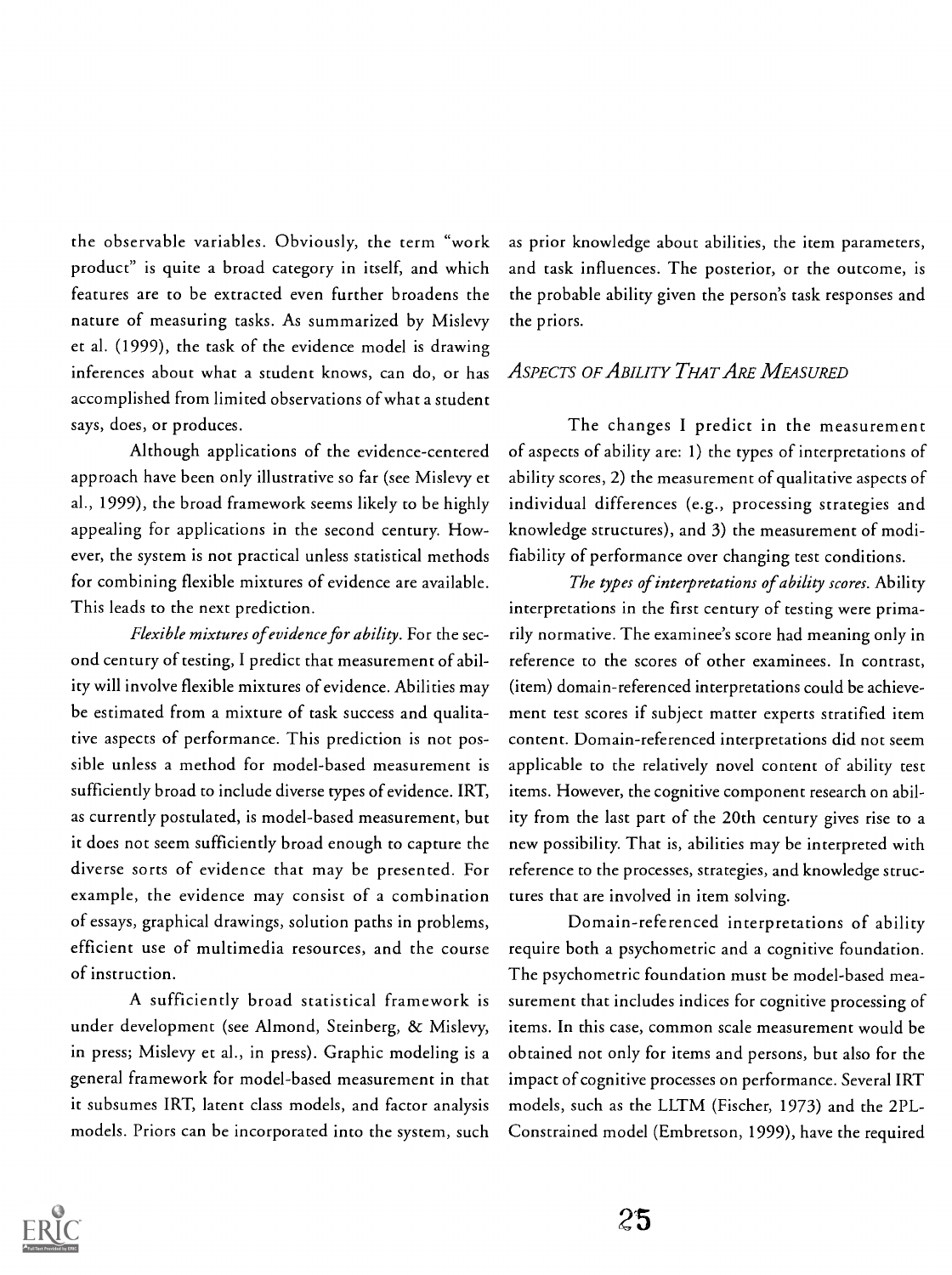property. Another approach (Sheehan, 1997) involves applying tree-based regression of cognitive properties on IRT calibrations. The cognitive foundation must be a plausible theory to link item psychometric properties to the stimulus features that underlie processing difficulty. Individual item types for measuring ability must be studied as cognitive tasks in their own right. In the first century of testing, the cognitive component studies of aptitude provide the beginnings of such plausible theories.

The enhanced domain-referenced interpretation of

abstract versus concrete relationships, as well as for the varying numbers of rules within the type of relationship. Given these locations, one can interpret the person's ability level by the probability that items with certain features can be solved. Figure 5 shows that the person has a moderate probability (about .40) of solving items with two rules when the relationships are not abstract. However, the person has a low probability (about .10) of solving items with two rules when the relationships are abstract.

ability should note what processing the examinee can do easily and which processes are beyond him. An enhanced person characteristics curve, such as shown on Figure 5, illustrates domain-referenced interpretations. In a person characteristics curve, the probability for solving items of various difficulties is given for a person at a certain ability level. The example shown<br>in Figure 5 is for matrix comple-<br>tion problems, as described<br>above. Also shown in Figure 5<br>are locations on the item diffiin Figure 5 is for matrix completion problems, as described above. Also shown in Figure 5 are locations on the item difficulty scale of Carpenter, Just, and Shell's major variables for cognitive processing, abstraction, and number of rules (Carpenter, Just, & Shell, 1990). These locations were obtained using a variant of tree-based  $\begin{vmatrix} 4 & 4 \end{vmatrix}$ regression to locate item categories. Locations are shown for



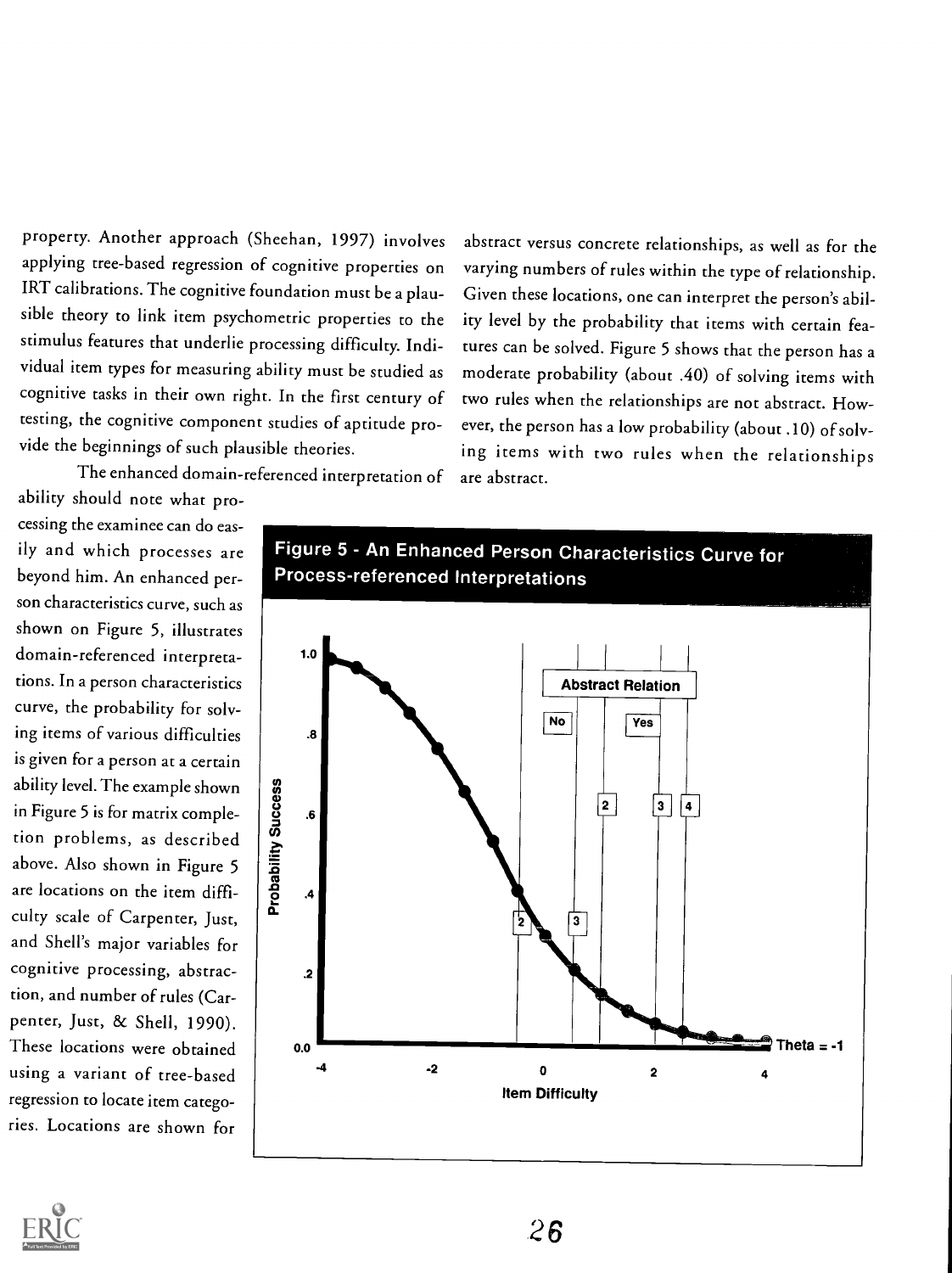Given the increasing demand by the test-taking public for more diagnostic testing, I predict that domainreferenced interpretations of ability will become prevalent. It should be noted, however, these interpretations are valid only for those persons whose patterns of performance fit the psychometric model. Although most persons will fit reasonably well, some will not. This leads to the next prediction.

Measurement of qualitative aspects of individual differences. In the first century of ability testing, a single aspect of ability was measured, namely, its level. However, it was often acknowledged that examinees also differ qualitatively so that the meaning of their ability scores differs. That is, examinees may differ in their patterns of processing competencies, in the strategies that they apply to solve items, in relevant background knowledge, in motivation, and in physical ways, such as handicaps and disabilities. These qualitative variants in item solving may render their ability scores incomparable. In the first century of testing, the main remedy was to determine whether or not these qualitative differences had impact on overall test validity.

In the second century of testing, I predict that these qualitative differences will be measured actively and used to guide score interpretations or to define moderator variables for the external correlates of test scores. Several psychometric developments published in the last part of the 20th century could provide the basis for measuring qualitative individual differences.

Person-fit indices (e.g., Drasgow, Levine, & McLaughlin, 1991) may be able to identify persons whose performance does not correspond to normative expectation. Person-fit indices may be estimated for tests that fit an IRT model reasonably well. Then a person-fit index may be estimated as the likelihood of their item responses, given the IRT model calibrations. A person's test protocol

is unlikely if the normative order of item difficulty does not hold. Such a person would solve some very hard items but fail much easier items, for example. At the end of the last century, such fit indices were applied to check the validity of the person's ability scores (see Daniel, 1999).

However, qualitative differences among examinees may also be regarded as resulting from latent classes that differ in their approaches to item solving. Rule space analysis (Tatsuoka, 1985) and the mixed population Rasch model (Rost, 1990) assign examinees to latent classes based on their pattern of item responses.

In rule space analysis, the latent classes for itemsolving are plotted in a two dimensional space defined by ability level and by a person-misfit index. Figure 6 shows a characteristic rule space, where the points represent examinees. Several latent states (classes) are also imposed in the rule space. These latent states are located in the plot from an ideal response pattern. For example, in an arithmetic problem, suppose an examinee does not know how to subtract when borrowing. To provide the ideal response pattern, each item is evaluated for requiring the rule: The item is scored pass if the rule is not required and scored fail if the rule is required. In turn, an ability and a misfit value are estimated for the ideal response pattern to locate the latent state. Examinees, then, may be classified into the latent state if their ability and misfit index is close to the latent state location. Figure 6 shows several latent states. An examinee's membership in a latent state could provide diagnostic information about the meaning of their ability.

The mixed Rasch model (MIRA) (Rost, 1990; von Davier, 1994) also can provide latent class membership for examinees. More than one latent class exists when more than one ordering of item difficulty is required to fit item response data for a population. Unlike rule space

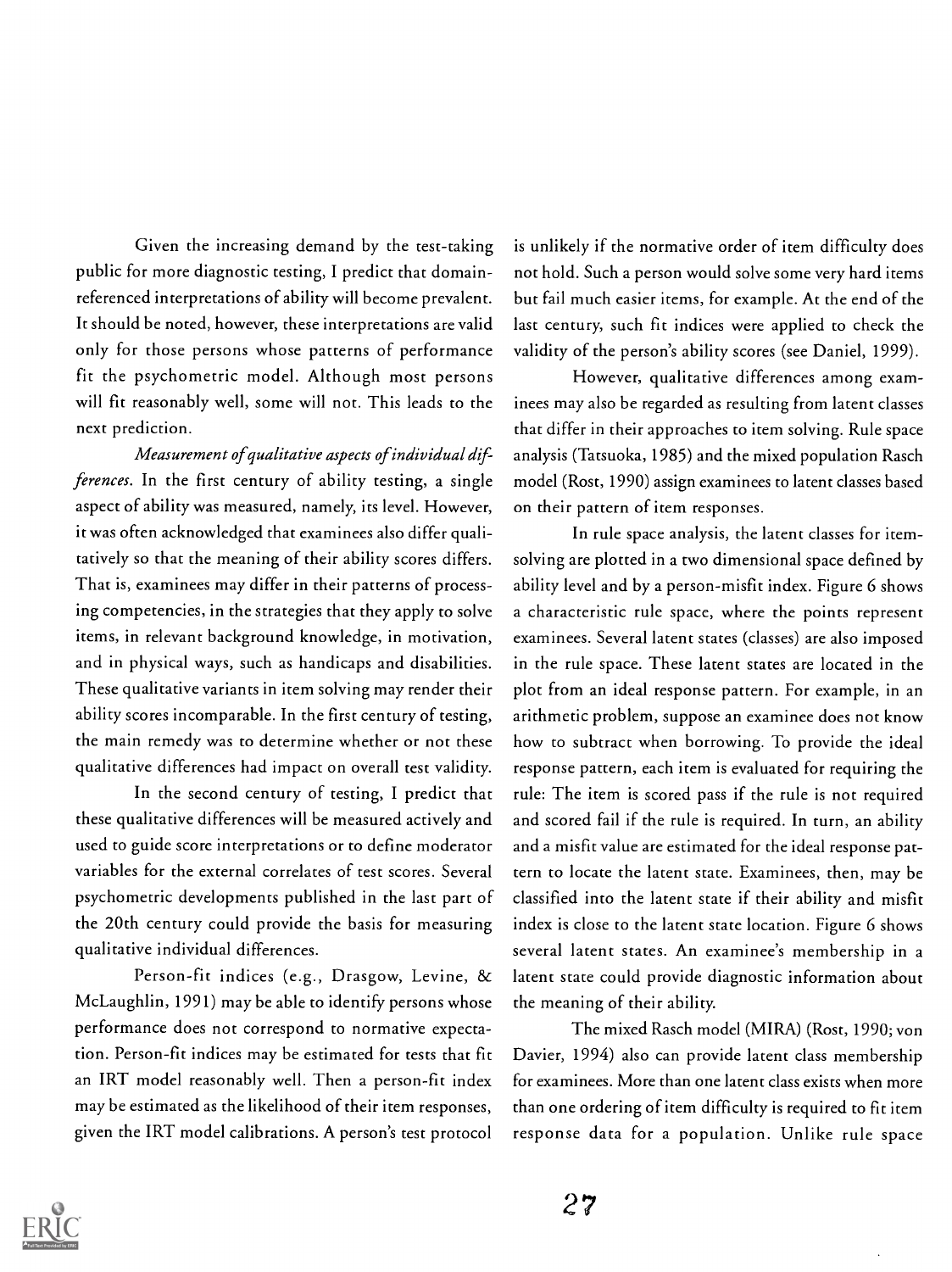

To illustrate, MIRA was applied to a large sample that had completed 34 matrix completion items. The Carpenter, Just, and Shell (1990) theory included a hierarchy of rules that provided the basis for determining whether or not abstraction was involved. Although it is assumed that all examinees apply the same type of rules to solve items, this may not be the case. Figure 7 shows a matrix completion item that can be solved by either the relatively easy holistic rule of figure addition/subtraction (i.e., values in the first and second column add up to produce the third column) or the harder analytic rule, the distributionof-two rule. In the latter, two instances of each object occurs in a balanced fashion in each

analysis, however, the latent classes are identified empiri- row and column. cally in a data set. Each latent class is defined by a different ordering of item difficulty. In turn, item difficulty order is influenced by variables such as knowledge, processing strategy, processing component patterns, and other qualitative differences between examinees. An application of MIRA yields estimates of the number of latent classes, the item difficulties within each latent class, the proportion of the population within each class, and the individual class membership probabilities.

row and column. If an examinee does not know the holistic rule, the much harder analytic rule must be applied.

MIRA was applied to the data, and two classes were required to achieve fit. Figure 8 plots the item difficulty orders for the two classes. The regression line is plotted to show equal item difficulties in both classes. The items that may be solved by either rule are shown by circles. The figure shows that these items are much more difficult in Class 2 than in Class 1, thus supporting the existence of a class for which the easy rule is not known. Class 2 was

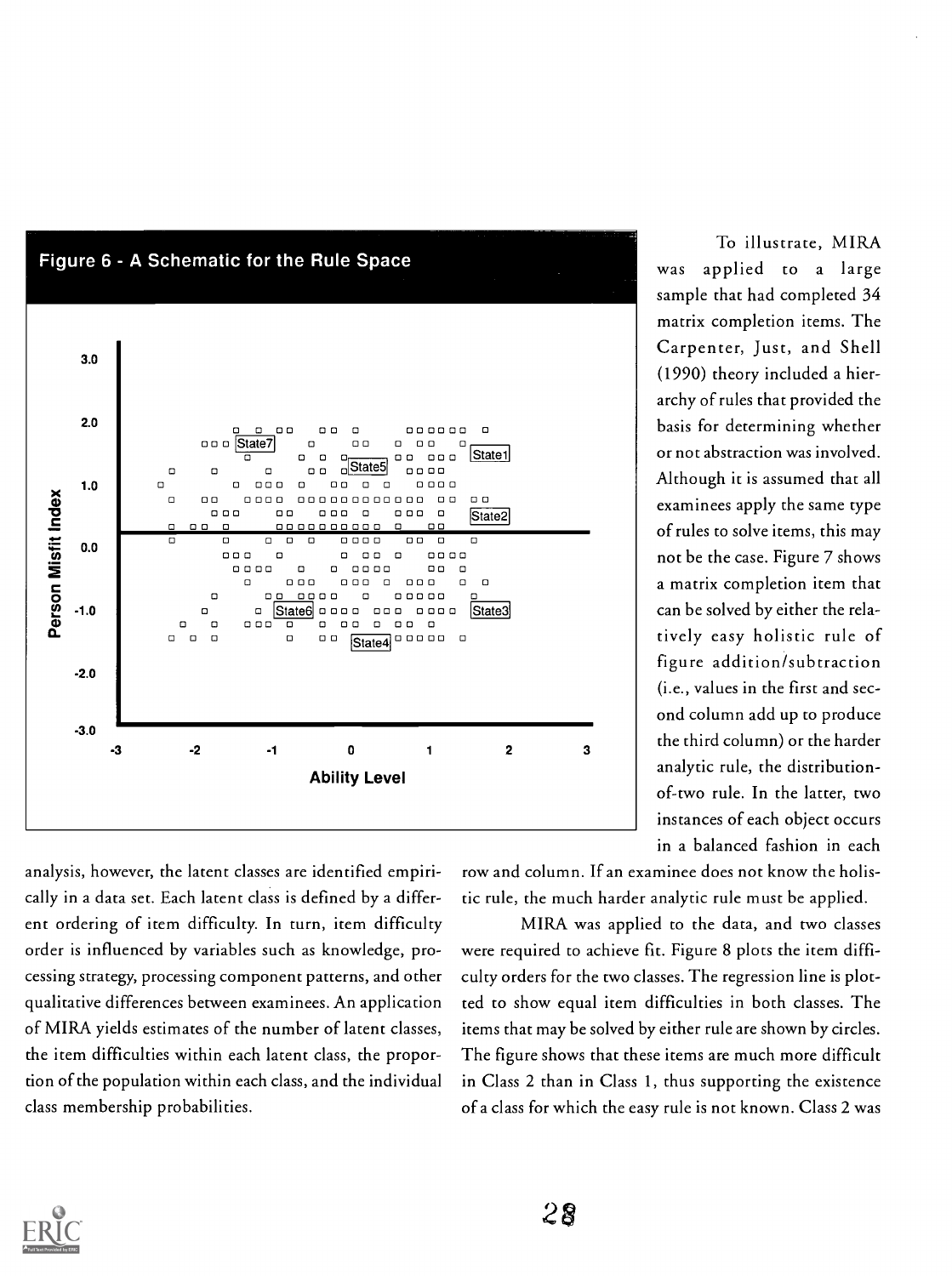



large; approximately 39% of the population was estimated to belong to it. Persons in Class 2 also had lower levels of estimated ability than Class 1.

This leads to an interesting interpretative dilemma: Are abilities comparable between Class 1 and Class 2? In particular, if Class 2 had known about the easy holistic rule, would their scores be much higher? These questions are obviously central to the validity of the test as a measure of the construct for Class 2. If class membership is available with ability scores, we could use latent class as a moderator for predictions from test scores. Thus, the qualitative information could directly improve test validity.

For the second century of testing, I predict that qualitative differences in performance will be routinely assessed and interpreted. The models presented above, and perhaps new models, will be applied.

Measurement of performance modifiability over changing test conditions. I predict that performance modifiability, also known as dynamic testing, will increasingly provide the means to measure ability. In dynamic assessment, the responsiveness of the examinee's performance to cues, aids, instruction, or changing testing conditions is measured. Many different designs for dynamic testing are feasible; but a classic design includes a pretest, intervention, and a posttest.

Dynamic testing has been intriguing for several reasons. First, dynamic assessment is a seemingly more direct measure of learning potential, since learning itself may be included in the measurement design. Second, dynamic assessment may increase construct validity over static ability tests. That is, the instruction or cues provided may correct for preexisting differences in test

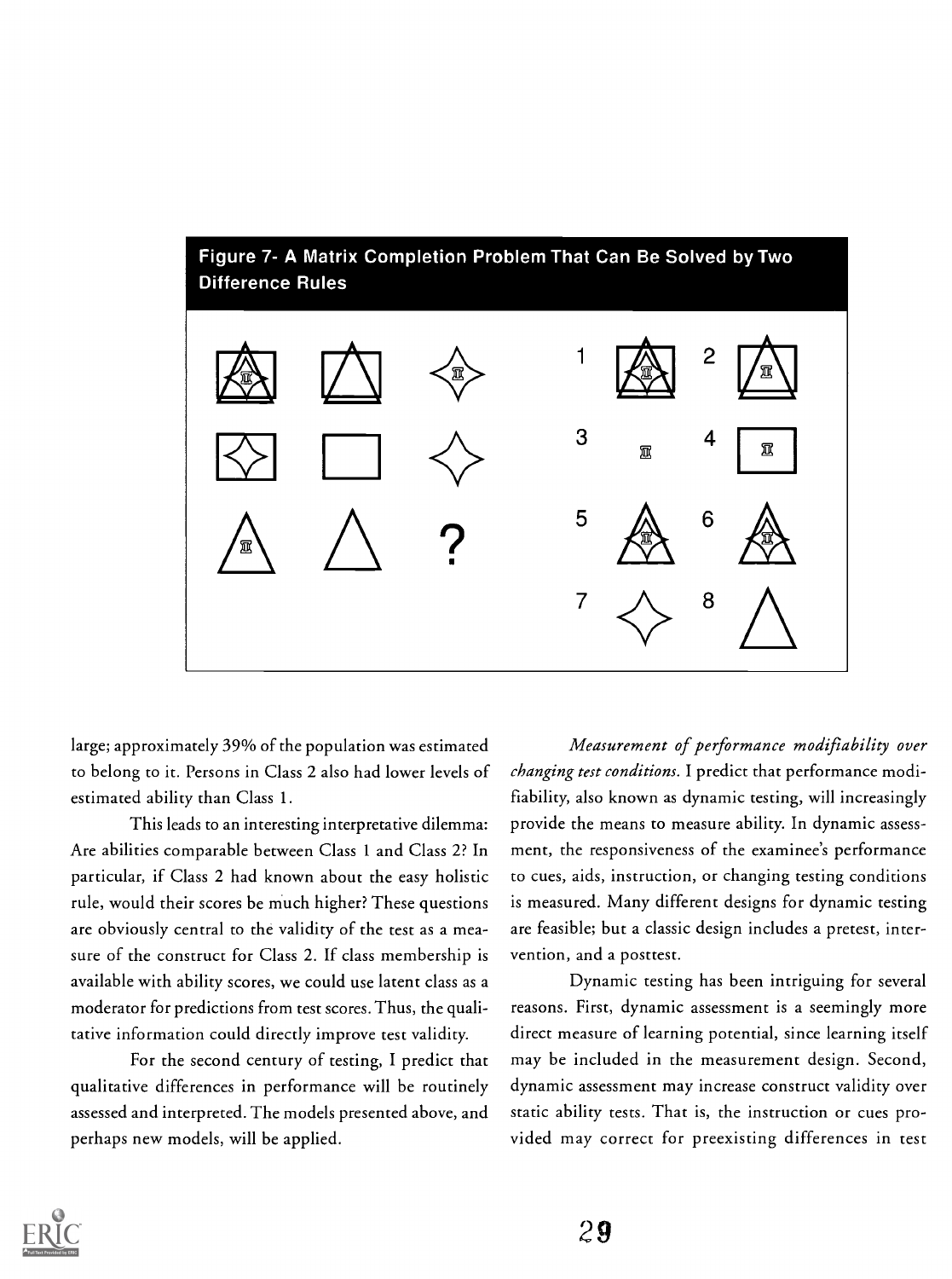

Figure 8 - A Scatterplot of Item Difficulties in Two Latent Classes

psychometric basis of many tests was questionable, due to the use of unstandardized clinical procedures and the calculation of change scores with well-known problems (Harris, 1963).

Objective dynamic assessment has several requirements. First, item and cue selection must be not only adaptive, but also objective. That is, the next item or cue must depend on the person's responses, but the selection must be sufficiently objective as to eliminate human judgment. Second, item construction must be theory-based. Item stimuli and cues must be related to item solving processes. Further, item difficulty must be predicted from these stimuli. Third, comparable

sophistication among examinees, thus making the posttest a more valid measure. Or the scope of prediction may be broadened by examining performance under varied conditions. Third, dynamic assessment may be useful in assessing concept mastery. That is, the task is presented under varying conditions, and presumably only those with the greatest mastery will succeed in the most challenging conditions.

As noted above, dynamic testing (e.g., Hamers, Sijtsma, & Ruijssenaars, 1993) was a topic of recurring interest in the last part of the 20th century. However, the ability scores must be obtainable from different cues and items. This requirement almost requires IRT scaling to be effective and also, perhaps, partial credit scoring (e.g., Masters, 1982) to incorporate the impact of cues.

An example of an objective dynamic test is Guthke, Beckmann, and Dobat's (1993) Figure Series Test, a nonverbal reasoning test. This test exhibits many ideal properties for a dynamic measure. The test items were constructed on the basis of a theory (from structural information theory). The cues were administered adaptively, depending on item success. That is, if an item

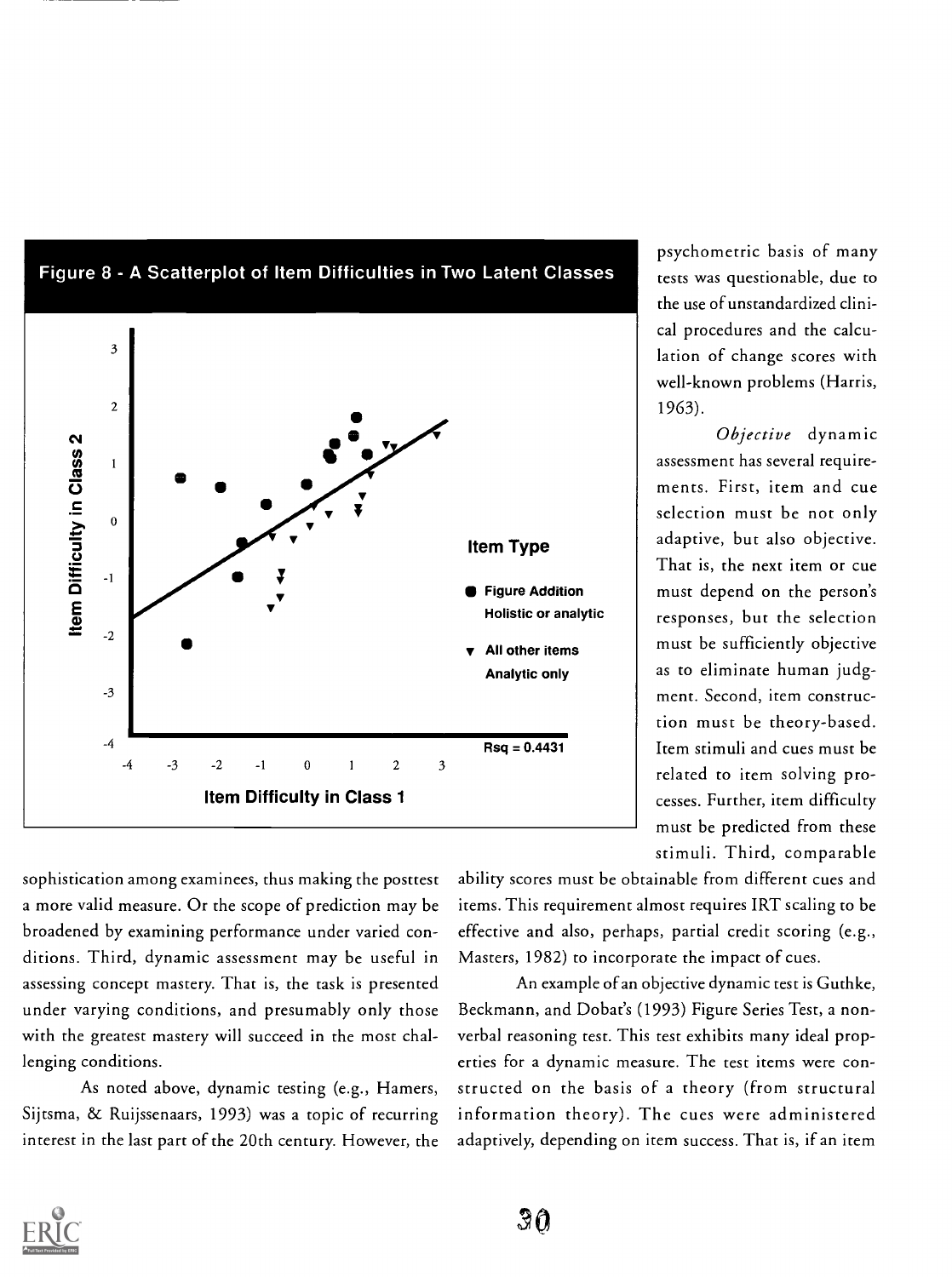were failed, then cues about the relationships were given. Ability estimates were adjusted for the number of cues given using a partial credit model. Full credit was given if the item could be solved with no cues and successively less credit for each cue administered. The properties of this test include computerizable item selection, partial credit scoring, theory-based item construction, and hierarchically ordered items and cues by the theory.

Objective dynamic assessment depends on further developments in other areas, such as plausible cognitive models for item solving and appropriate psychometric models (see Embretson, 1991). However, the needed components for objectivity are increasingly becoming available. I predict that dynamic assessment becomes a mainstay in ability testing. In fact, dynamic assessment may be the main mode of measurement, if instruction and testing merge as envisioned by Bennett (1998).

### **SUMMARY**

Although ability testing was relatively stable for the last several decades, I predict that the pace will increase sharply early in the second century of testing. Major changes in test development procedures, measuring tasks, and the abilities that are measured will occur at an accelerating rate early in the second century of testing. The many developments in progress at the turn of the century will be fueled by technology to lead to major changes. Much like the early decades of the last century, the early decades of the second century of testing will be exciting.

Test development procedures will evolve rather quickly in the technologically sophisticated society of the second century of testing. Continuous test revision, automated validity studies, and item development by artificial intelligence were predicted as major developments early

in the second century of testing. The research foundations and technology required for these developments are in progress now and will probably accelerate rapidly.

The nature of the measuring tasks also will change quickly, with increasing Web-based delivery of tests and the employment of sophisticated model-based measurement methods. Tests will become shorter and more reliable quite soon. But not too far away are more drastic changes, such as item generation by cognitive design principles, greater use of essays, completions and worked problems, broad conceptualization of what constitutes a "test item," and flexible mixtures of evidence for ability. Measuring tasks will become increasingly flexible and may even include everyday behaviors (i.e., work products) as part of the measuring instrument.

Last, I predict that the aspects of ability that are measured will shift. Ability interpretations will be referenced to what the person can do, qualitative differences between examinees on the basis of their performance will be routinely measured and interpreted (e.g., processing strategies and knowledge structures), and performance modifiability (e.g., dynamic testing) will become a mainstay.

I envision these changes to occur rapidly and at an accelerating rate reminiscent of the first few decades of the 20th century. Most of the foundations for ability testing for the first century of testing were in place by 1930. And, like the first century of testing, the first few decades of the second century are predicted to be exciting times! But will the pace then slow down, after, say, 2030, as it did in the first century of testing? History would predict this.

With so many anticipated changes, it is important to revisit the essence of objective measurement. The basic psychometric principles that were pioneered early in

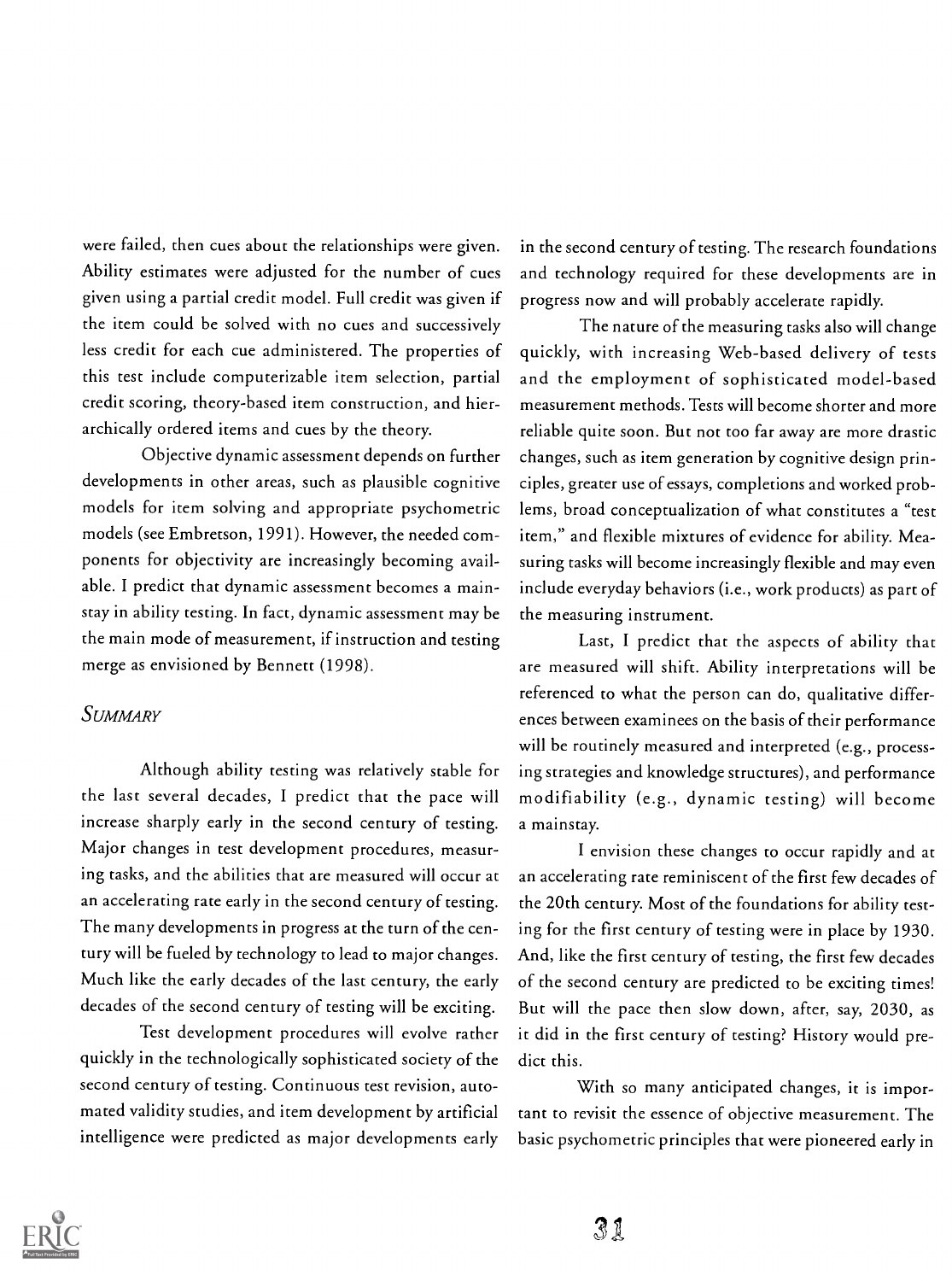the first century will still be applicable, if conceived in a more general way. That is, objective measurement requires replication of behavior over tasks and conditions, empirical evidence on the psychometric properties of the tasks, and ability scores that depend on empirical calibrations of the measuring tasks. In the first quarter of the 20th century, these principles were developed and applied for the first successful intelligence tests. Diverse tasks were developed for measuring ability, tasks were calibrated on alternative basis (the Binet versus the point scale), and ability was linked to mental age or to norms. Although the application of the basis principles of objective measurement will differ in the second century, to generalize to the more flexible measuring tasks and aspects of abilities, the same basic principles will remain fundamental to testing.

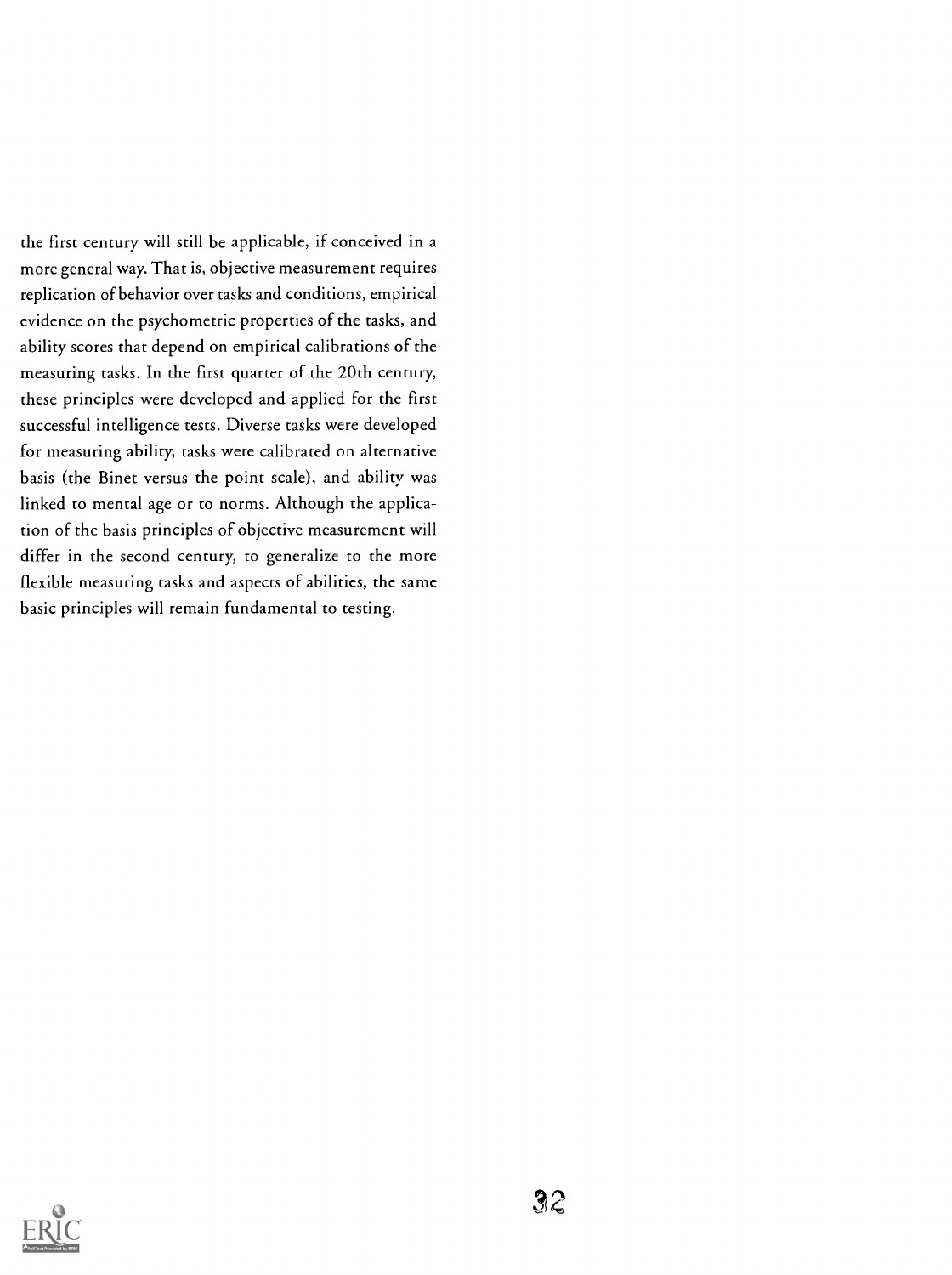# **REFERENCES**

Almond, R. G., Steinberg, L. S., & Mislevy, R. J. (in press). A four-process architecture for assessment delivery, with connections to assessment design. The Journal of Learning Technology and Assessment.

Bejar, I. I. (1988). A sentence-based automated approach to the assessment of writing: A feasibility study. Machine-Mediated Learning, 2, 321-332.

Bejar, I. I. (1990) A generative analysis of a threedimensional spatial task. Applied Psychological Measurement, 14, 237-245.

Bejar, I. I. (1996). Generative response modeling: Leveraging the computer as a test delivery medium (ETS RR-96-13). Princeton, NJ: Educational Testing Service.

Bejar, I. I., Lawless, R. R., Morley, M. E., Wagner, M. E., Bennett, R. E., & Revuelta, J. (in press). A feasibility study of on-the-fly item generation in adaptive testing (GRE Board Research Report 98-12). Princeton, NJ: Educational Testing Service.

Bennett, R. E. (1998). Reinventing assessment: Speculations on the future of large-scale educational testing (ETS Policy Report). Princeton, NJ: Educational Testing Service.

Bennett, R. E. & Bejar, I. I. (1998). Validity and automated scoring: It's not only the scoring. Educational Measurement: Issues and Practice, 9-17.

Bennett, R. E., Morley, M., Quardt, D., & Rock, D. A. (2000). Graphical modeling: A new response type for measuring the qualitative component of mathematical reasoning. Applied Measurement in Education, 13, 303-322.

Binet, A. (1911). New investigation upon the measure of the intellectual level among school children. L'Annee psychologique, 17, 145-201.

Binet, A., & Simon, T. (1905). Methodes nouvelles pour le diagnostic du niveau intellectuel des anormaux. L'Annee psychologique, 11, 245-336.

Binet, A., & Simon, T. (1908). The development of intelligence in the child. L'Annee psychologique, 14, 1-94.

Burstein, J. C., Braden-Harder, L., Chodorow, M., Hua, S., Kaplan, B., Kukich, K., et al. (1998). Computer analysis of essay content for automated score prediction: A prototype automated scoring system for GMAT Analytical Writing Assessment essays (ETS RR-98-15). Princeton, NJ: Educational Testing Service.

Buros, 0. K. (1977). Fifty years in testing: Some reminiscences, criticisms and suggestions. *Educational* Researcher, 6(7), 9-15.

Carpenter, P.A., Just, M.A. & Shell, P. (1990). What one intelligence test measures: A theoretical account of processing in the Raven's Progressive Matrices Test. Psychological Review, 97.

Carroll, J. B., & Maxwell, S. (1979). Individual differences in ability. Annual Review of Psychology, 603-640.

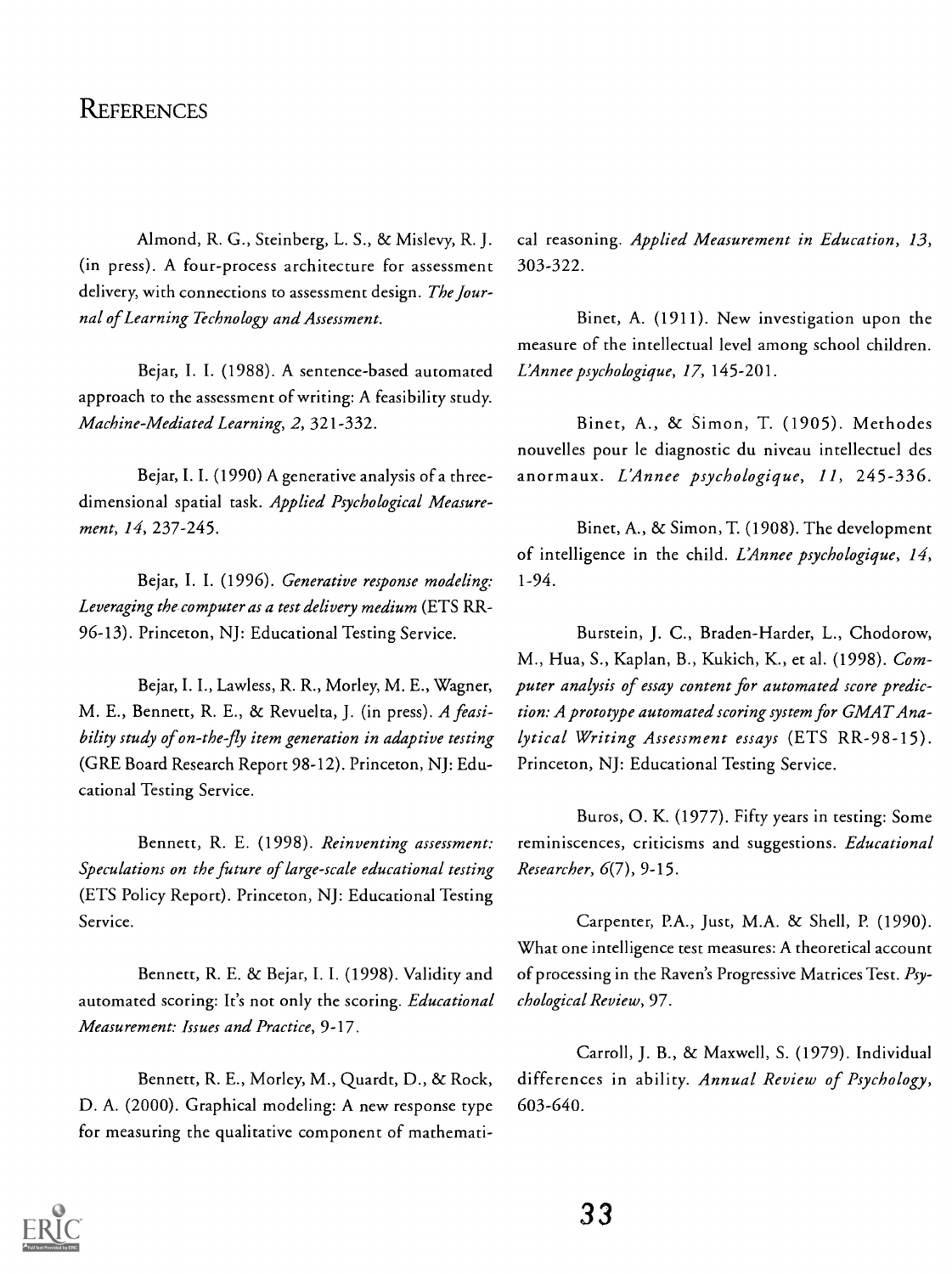Carroll, J. B. (1993). Human cognitive abilities: A survey of factor-analytic studies. New York: Cambridge University Press.

Cattell, J. M. (1890). Mental tests and measurements. Mind, 15, 373-381.

Daniel, M. H. (1999). Behind the scenes: Using new measurement methods on DAS and KAIT. In S. E. Embretson & S. L. Hershberger (Eds.), The new rules of measurement. Mahwah, NJ: Erlbaum Publishers.

Drasgow, F., Levine, M. V., & McLaughlin, M. E. (1991). Appropriateness measurement for some multidimensional test batteries. Applied Psychological Measurement, 15,171-191.

Embretson, S.E. (1983). Construct validity: Construct representation versus nomothetic span. Psychological Bulletin, 93, 179-197.

Embretson, S. E. (1991). A multidimensional latent trait model for measuring learning and change. Psychometrika, 56, 495-516.

Embretson, S. E. (1998). A cognitive design system approach to generating valid tests: Application to abstract reasoning. Psychological Methods, 3, 300-396.

Embretson, S. E. (1999). Generating items during testing: Psychometric issues and models. Psychometrika, 64, 407-433.

Embretson, S. E. (2001). Generating abstract reasoning items with cognitive theory. In S. Irvine & P.

Kyllonen (Eds.), Item generation for test development. Mahwah, NJ: Erlbaum Publishers.

Embretson, S. E., & Gorin, J. (2001). Improving construct validity with cognitive psychology principles. Journal of Educational Measurement, 38, 343-368.

Fischer, G. H. (1973). Linear logistic test model as an instrument in educational research. Acta Psychologica, 37, 359-374.

Galton, F. (1883). Inquiry into human faculty and its development. London: Macmillan.

Guilford, J. P. (1967). The nature of human intelligence. New York: McGraw-Hill.

Gulliksen, H. (1950). Theory of mental tests. New York: Wiley.

Guthke, J., Beckmann, J. E & Dobat, H. (1993). Dynamic testing-Problems, uses, trends and evidence of validity. Educational and Child Psychology, 14, 17-32.

Hamers, J. H. M., Sijtsma, K., & Ruijssenaars, A. J. J. M. (1993). Learning potential assessment: Theoretical, methodological and practical issues. Amsterdam: Swets & Zeitlinger.

Harris, C. W. (Ed.). (1963). Problems in measuring change. Madison: University of Wisconsin Press.

Hart, B., & Spearman, C. (1912). General ability, its existence and nature. British Journal of Psychology, 5, 51-84.

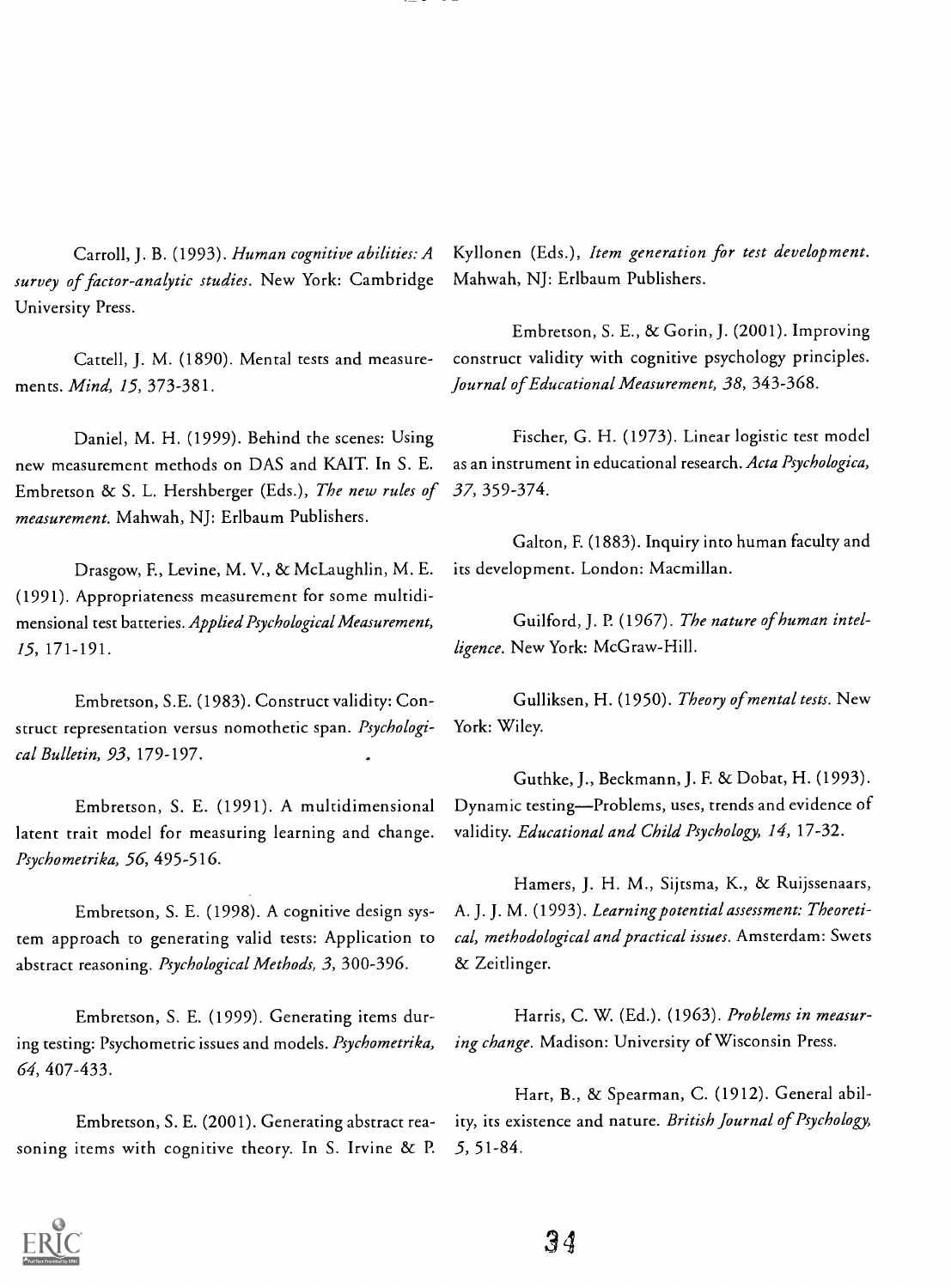Horn, J. (1968). Organization of abilities and the development of intelligence. Psychological Review, 75, 242-259.

Hotelling, H. (1933). Analysis of complex statistical variables into principal components. Journal of Educational Psychology, 24, 417-441.

Intelligence and its measurement. (1921). Journal of Educational Psychology, 12.

ITEMGEN1. (2002). Item generator for non-verbal intelligence test items. Lawrence, KS: Psychological Data Corporation.

Kelley, T. L. (1914). Comparable measures. Journal of Educational Psychology, 5, 589-595.

Kelley, T. L. (1928). Crossroads in the mind of man. Stanford, CA: Stanford University Press.

Kirkpatrick, E. A. (1900). Individual tests of school children. Psychological Review, 7, 274-280.

Lord, F. (1953). The relation of test score to the trait underlying the test. Educational and Psychological Measurement, 13, 517-548.

Lord, F. N., & Novick, M. R. (1968). Statistical theories of mental test scores. Reading, MA: Addison-Wesley.

Masters, G. (1982). A Rasch model for partial credit scoring. Psychometrika, 47, 149-174.

Mislevy, R. J., Senturk, D., Almond, R. G., Dibello, L. V., Jenkins, F., Steinberg, L. S., et al. (in press). Modeling conditional probabilities in complex educational assessments (CSE Technical Report). Los Angeles: Center for Studies in Evaluation, UCLA.

Mislevy, R. J., Steinberg, L. S., & Almond, R.G. (2001). On the role of task model variables in assessment design. In S. Irvine & P. Kyllonen (Eds.), Item generation for test development. Mahwah, NJ: Erlbaum Publishers.

Mislevy, R. J., Steinberg, L. S., & Almond, R. G. (in press). On the structure of educational assessments. Measurement: Multidisciplinary Research and Perspectives.

Mislevy, R. J., Steinberg, L. S., Breyer, F. J., Almond, R.G., & Johnson, L. (1999). A cognitive task analysis with implications for designing simulation-based performance assessment. Computers in Human Behavior, 15, 335-374.

Otis, A. S. (1917). A criticism of the Yerkes-Bridges Point Scale, with alternative suggestions. Journal of Educational Psychology, 8, 129-150.

Pearson, K. (1901). On lines and planes of closest fit to systems of points in space. Philosophical Magazine (Series 6), 2, 559-572.

Pearson, K. (1909). On a new method of determining correlation between a measured character A and a character B, of which only the percentage of cases wherein B exceeds or falls short of a given intensity is recorded for each grade of A. Biometrika, 7, 96-105.

Pressey, S. L., & Pressey, L. W. (1918). A group point scale for measuring general intelligence with first

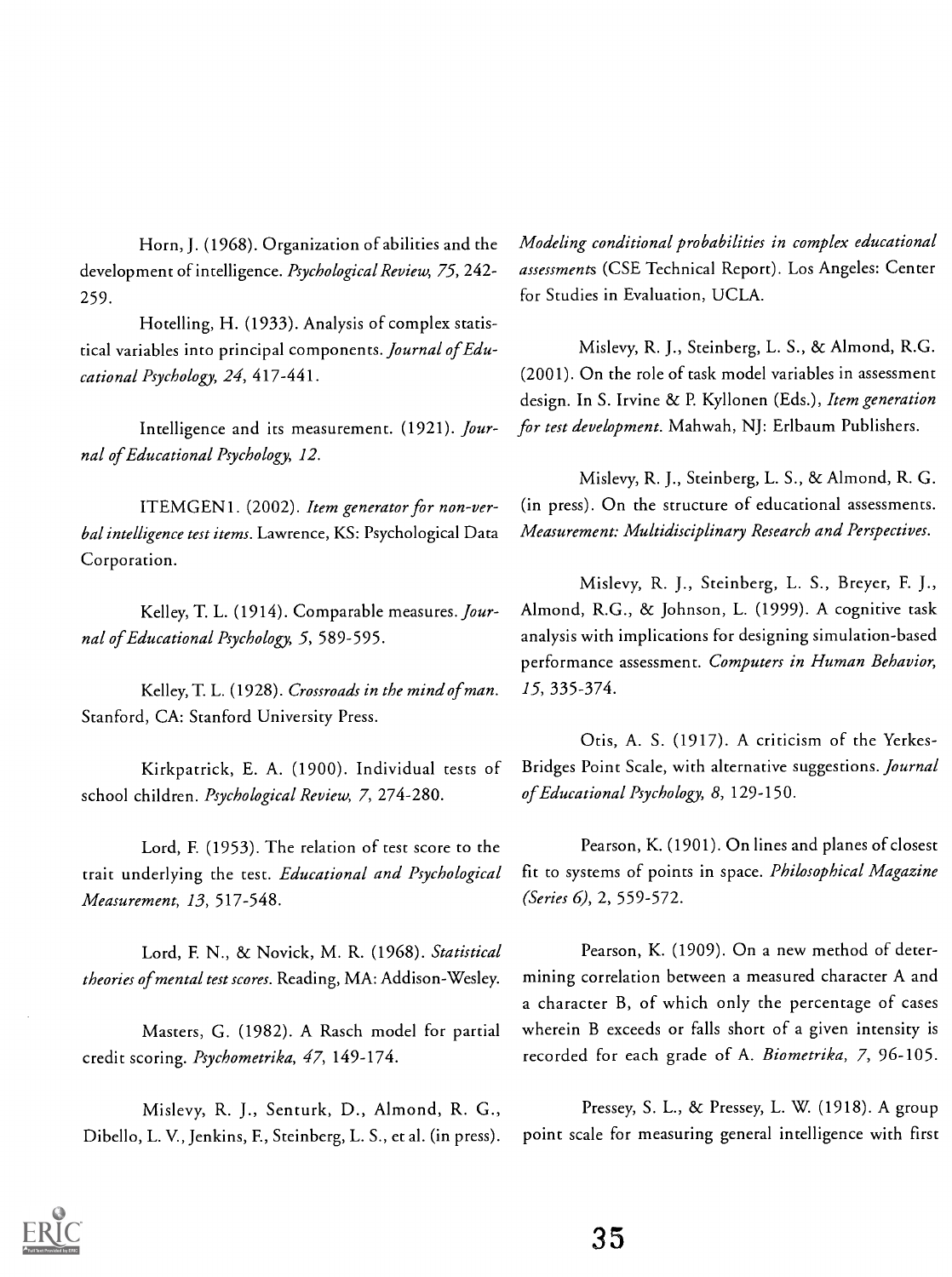results from 1,100 school children. Journal of Applied Psychology, 2, 250-269.

Rasch, G. (1960). Probabilistic models for some intelligence and attainment tests. Chicago, IL: University of Chicago Press.

Richardson, M. W., & Stalnaker, J. M. (1933). A note on the use of bi-serial  $r$  in test research. *Journal of* General Psychology, 8, 463-465.

Rost, J. (1990). Rasch models in latent classes: An integration of two approaches to item analysis. Applied Psychological Measurement, 3, 271-282.

Scott, C. A. (1913). General intelligence or "school brightness." Journal of Educational Psychology, 4, 509-524.

Sheehan, K. M. (1997). A tree-based approach to proficiency scaling and diagnostic assessment. Journal of Educational Measurement, 34, 333-354.

Singley, M. K., & Bennett, R. E. (2002). Item generation and beyond: Applications of schema theory to mathematics assessment. In S. H. Irvine & P. C. Kyllonen (Eds.), Item generation for test development. Mahwah, NJ: Erlbaum Publishers.

Spearman, C. (1904a). "General intelligence," objectively determined and measured. American Journal of Psychology, 15, 201-293.

Spearman, C. (1904b). The proof and measurement of association between two things. American Journal of Psychology, 15, 72-101.

Spearman, C. (1907). Demonstration of formulae for true measurement of correlation. American Journal of Psychology, 18, 161 -169.

Spearman, C. (1913). Correlations of sums and differences. British Journal of Psychology, 5, 417-426.

Spearman, C. (1923). The nature of intelligence and the principles of cognition. London: Macmillan.

Spearman, C. (1927). The abilities of man. New York: Macmillan.

Stern, W. (1914). The psychological method of testing. Baltimore: Warwich & York. (Original work published 1912).

Sternberg, R. J. (1977). Component processes in analogical reasoning. Psychological Review, 31, 356-378.

Sternberg, R. J., & Detterman, D. K. (Eds.). (1986). What is intelligence? Contemporary viewpoints on its nature and definition. Norwood, NJ: Ablex.

Tatsuoka, K. K. (1985). A probabilistic model for diagnosing misconceptions in the pattern classification approach. Journal of Educational Statistics, 12, 55-73.

Terman, L. M. (1916). The measurement of intelligence. Boston: Houghton Mifflin.

Thorndike, E. L., Bregman, E. 0., Cobb, M. V., & Woodyard, E. (1926). The measurement of intelligence. New York: Teachers College Bureau of Publications.

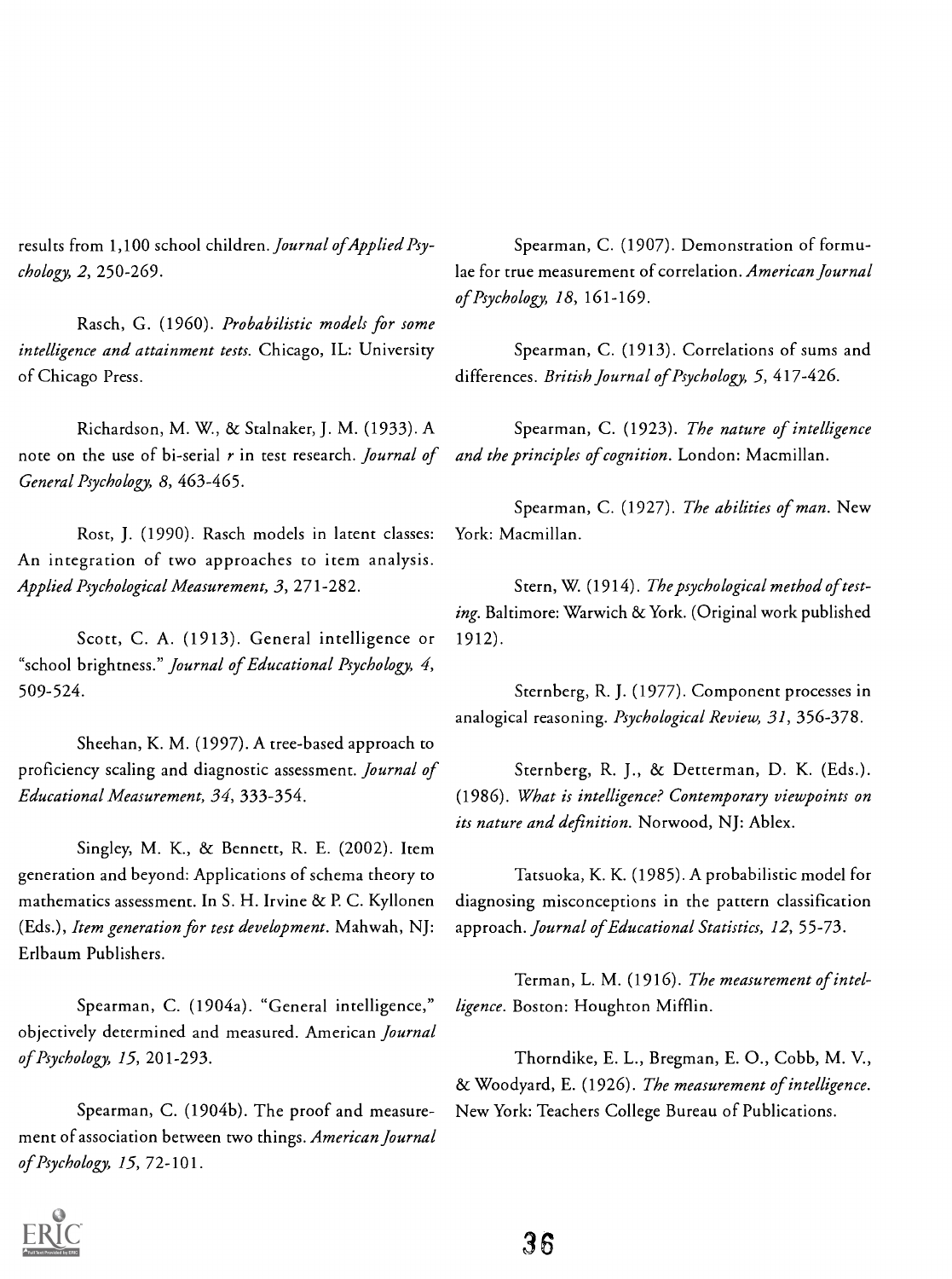Thorndike, R. M., & Lohman, D. F. (1990). A century of ability testing. Chicago: Riverside Publishers.

Thurstone, L. L. (1925). A method of scaling psychological and educational tests. Journal of Educational Psychology, 16, 433-451.

Thurstone, L. L. (1931). Multiple factor analysis. Psychological Review, 3,175-197.

Thurstone, L. L. (1938). Primary mental abilities. Psychometric Monographs, 1.

van der Linden, W., & Hambleton, R. (1996). Handbook of modern item response theory. New York: Springer-Verlag.

von Davier, M. (1994). WINMIRA. A program system for analyses with the Rasch model with the latent class analysis and with the mixed Rasch model. Kiel, Germany: Institute for Science Education.

Wechsler, D. (1939). The measurement of adult intelligence. Baltimore: Williams & Wilkins.

Wissler, C. (1901). The correlation of mental and physical tests. Psychological Review Monograph Supplement, 3 (6).

Yerkes, R. M. (1921). Memoirs of the National Academy of Sciences: Vol. 15. Psychological examining in the United States Army. Washington, DC: National Academy of Sciences.

Yerkes, R. M., & Anderson, H. M. (1915). The importance of social status as indicated by the results of the point-scale method for measuring mental capacity. Journal of Educational Psychology, 6, 137-150.

Zubin, J. (1934). The method of internal consistency for selecting test items. Journal of Educational Psychology, 25, 345-356.

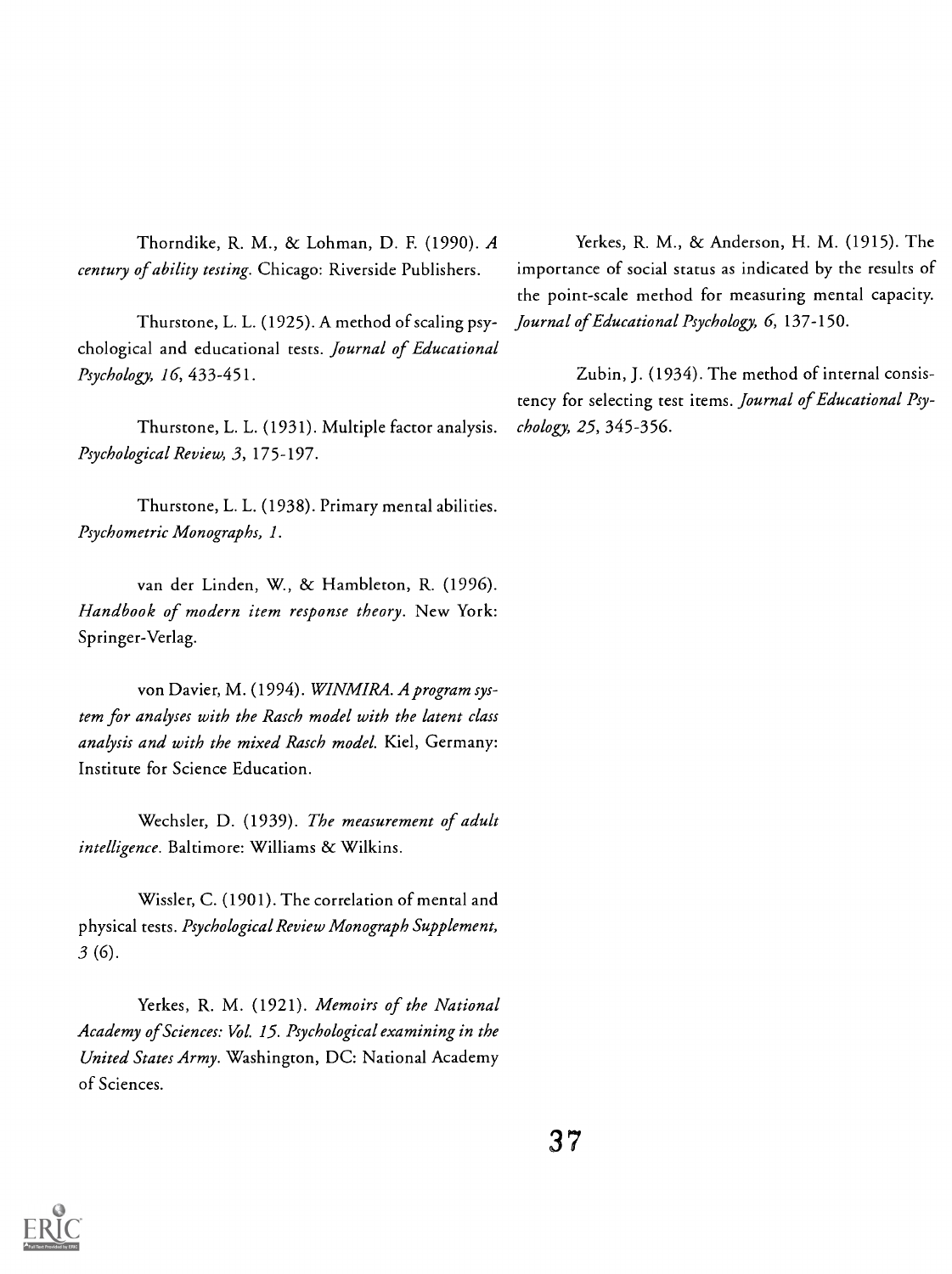



88503-006067 · S23M4 · Printed in U.S.A. I.N. 996726



38